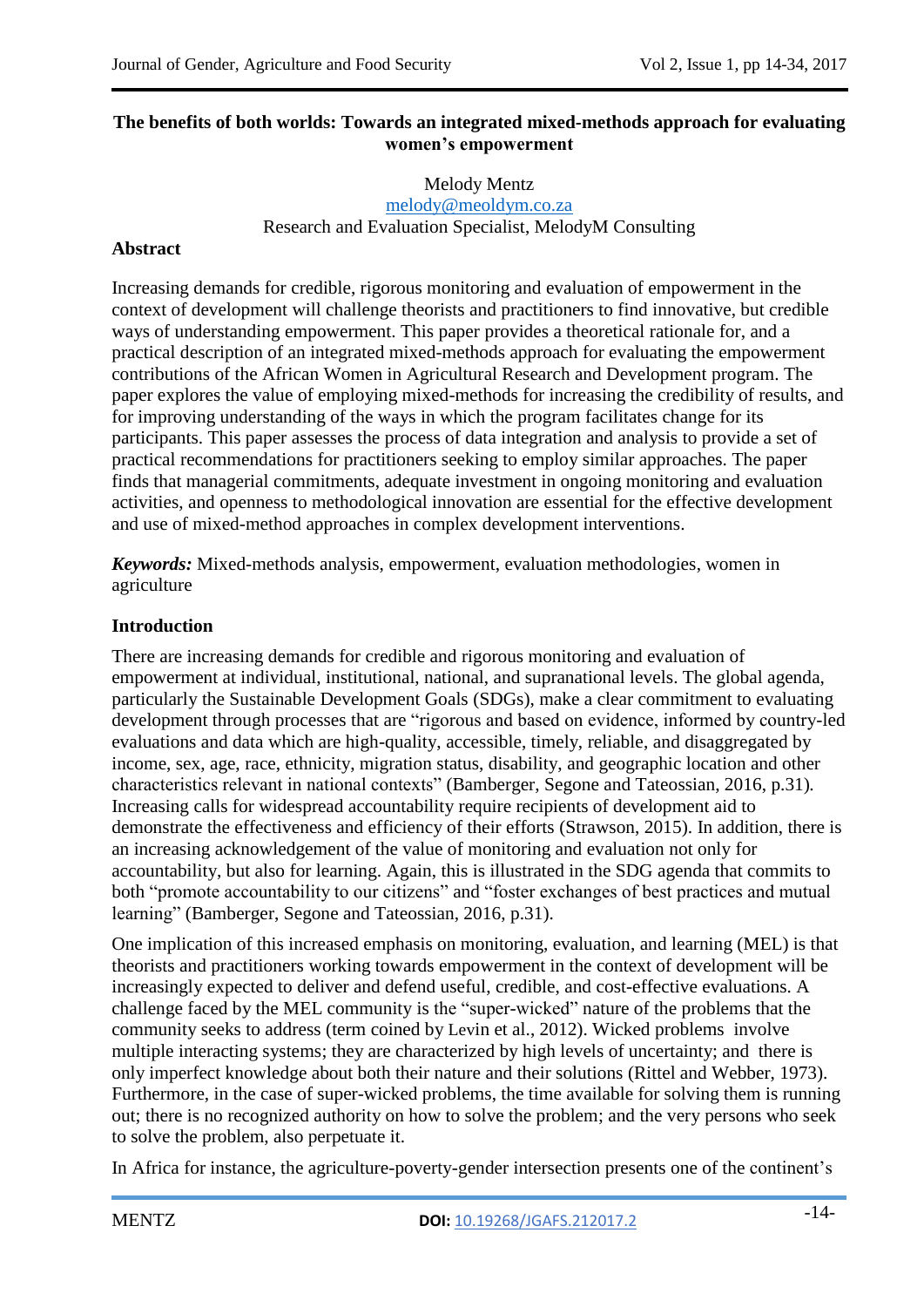most pressing and interconnected super wicked problems. Agriculture as a sector has two key roles (and numerous other linked roles) in achieving the SDGs, namely, to provide food and to secure livelihoods. The most recent World Bank Poverty Report, *Poverty in a Rising Africa* (Beegle et al., 2016) predicts that Africa will need to produce 80% more food by 2050 as compared to the global need for 50% more food during the same period. Moreover, more than 700 million people in the world still live in extreme poverty and one quarter of the world"s extreme poor live in Africa.

Agriculture is the single largest employer in the world, providing livelihoods for 40% of today"s global population. It is the largest source of income and jobs for poor rural households (SDG Fact Sheet, 2015). Africa is also distinguished by a large share of female-headed households, 62% of which have no adult men (15 years or older) (Beegle et al., 2016). As the number of femaleheaded households continues to increase, and taking into consideration the role of women in agriculture more broadly (regardless of the sex of the household head) the need to identify and implement effective strategies for women"s empowerment intensifies. It has been estimated that if female farmers had the same access to resources as men, the number of hungry people in the world could be reduced by up to 150 million (SDG Fact Sheet, 2015). The gender agenda is thus a critical element of the development agenda in Africa.

Despite women's important contributions to the sector, agricultural research and higher education are disproportionately led by men and there is an urgent need for greater representation of women in laboratories, leadership positions and in policy forums where important decisions are made and technological innovations are driven (Beintema and Di Marcantonio, 2010). Part of the solution to overcome this is to provide support to African female agricultural researchers so they can use their unique insights and perspectives to contribute to poverty alleviation and food security at the highest possible level. When implemented, appropriate methodologies are needed for assessing the impact of interventions that address super-wicked problems and facilitate understanding of the nature of the problem and why it persists. These methodologies must allow for a nuanced understanding of what leads to change when it is observed. In other words, MEL must serve both a descriptive and explanatory function.

Mixed-method evaluation approaches have been rising in prominence since the 1980s, and are becoming more popular and sophisticated. Historically, the dominance of experimental and quasiexperimental research approaches has limited innovations in methodology. Despite this, the academic debate is evolving and a growing body of literature describes and verifies alternative approaches, including mixed-methods approaches. It is thus becoming increasingly accepted that the core question is no longer "should methods be mixed?", but rather "how to effectively mix methods?" (Bamberger, 2012; Patton, 2008)

This paper provides a rationale for, and describes the development of, a multi-phase, parallel convergent mixed-methods design applied to evaluating women"s empowerment. The design was developed and tested over an eight-year period by the career-development program, African Women in Agricultural Research and Development (AWARD). Since 2008, AWARD, through tailored fellowships, has equipped top women agricultural scientists across sub-Saharan Africa to accelerate agricultural gains by strengthening their science and leadership skills. The details of the program are discussed in Noordeloos (2015). Approximately 70 fellows are accepted on an annual basis.

The fellowship is built on three cornerstones – mentoring, science skills development, and leadership skills development. Fellows benefit from being matched with a mentor (a respected male or female senior scientist in her area of expertise) and are offered a range of courses designed to improve their ability to share their knowledge, through science- and proposal-writing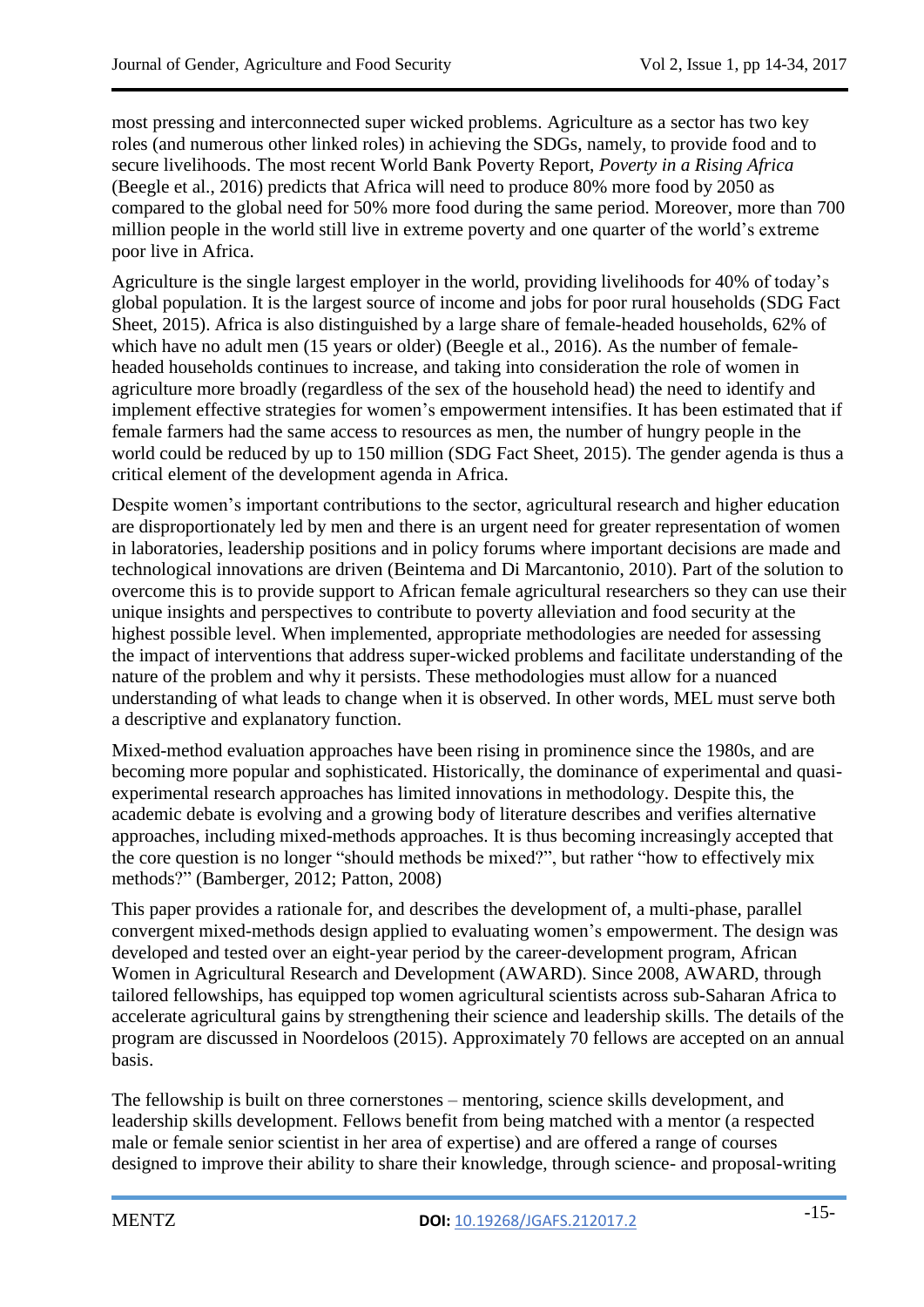courses, and to improve their presentation skills. This paper discusses the evolution of AWARDs approach to evaluation, and presents findings from the 2013 and 2014 cohorts to illustrate the approach and its value.

# **Literature review**

The selection of a particular methodology in evaluation does not by default come with guarantee of (or compromise in) quality or rigor as quantitative, qualitative, and mixed-methods studies can be poorly designed, implemented, analyzed, or interpreted. Quality and rigor are ensured through careful design and implementation and the choice of methodology should be based on a combination of factors. These factors include philosophical and practical arguments, as well as the utility of the methods selected for providing the types of information of key interest to the intended users of the evaluation (Patton, 2008).

# *Paradigmatic considerations – quantitative or qualitative?*

Purely quantitative approaches, based on the traditional scientific method, seek to uncover objectively "true" facts. A key assumption with these approaches is that by counting and controlling measurements, an objective reality can be known which is independent and distant from the "knower" (i.e. researcher or evaluator) (Trochim, 2006). Counting in absolute numbers is highly desirable, if not imperative, in many cases. Clearly defined quantitative indicators allow progress tracking over time in a directly comparable fashion for monitoring purposes. For example, 169 targets and 230 indicators have been approved for the SDGs' follow-up and review processes (Lucks et al., 2016). Without these quantitative forms of data which are collected consistently, systematically, and reliably, it would be impossible to determine the extent to which progress has been made on the targets and indicators. Targets can be monitored at the highest level (as with the SDG example), but also at a programmatic level. In addition, quantitative data can offer clearly defined reference points for longitudinal tracking, group comparisons, and a range of other statistical investigations.

In evaluation, quantitative approaches are typified by the ideals of hard, reliable, context-free data which serves as proof of the observed phenomenon (Trochim, 2006). Within the practice of evaluation, the most outstanding example of the purely quantitative approach is Randomized Control Trials (RCTs) "which estimate the mean net impact of an intervention by comparing results between a randomly assigned control group and experimental group or groups" (Better Evaluation, 2016)*.* The appeal of approaches of this nature is the perception of tangibility and proof, and there has been idealization of these approaches as the "gold standard" (Trochim, 2006). However, there are practical limits to the validity of the approach (see Shadish, Cook and Campbell, 2001) and there are situations in which its application is not appropriate from a philosophical, ethical, or practical perspective (Olofsgård, 2014).

Essentially, quantitative methods are suited to measuring levels and changes in impacts and to drawing inferences from observed statistical relations. They are less effective in understanding process, which are the mechanisms by which an intervention results in a series of events that leads to a desired (or unanticipated) impact (Bourguignon and Pereira da Silva, 2003). They provide limited contextual information and reduce highly complex situations or narratives into reductionist numbers (Bamberger, 2012).

The second broad approach is experience-based and qualitative which involves observing, focusing on the experience of individual "knowers", and enabling them to describe their experience which is multilayered and complex (Cohen, Manion and Morrison, 2011). Therefore,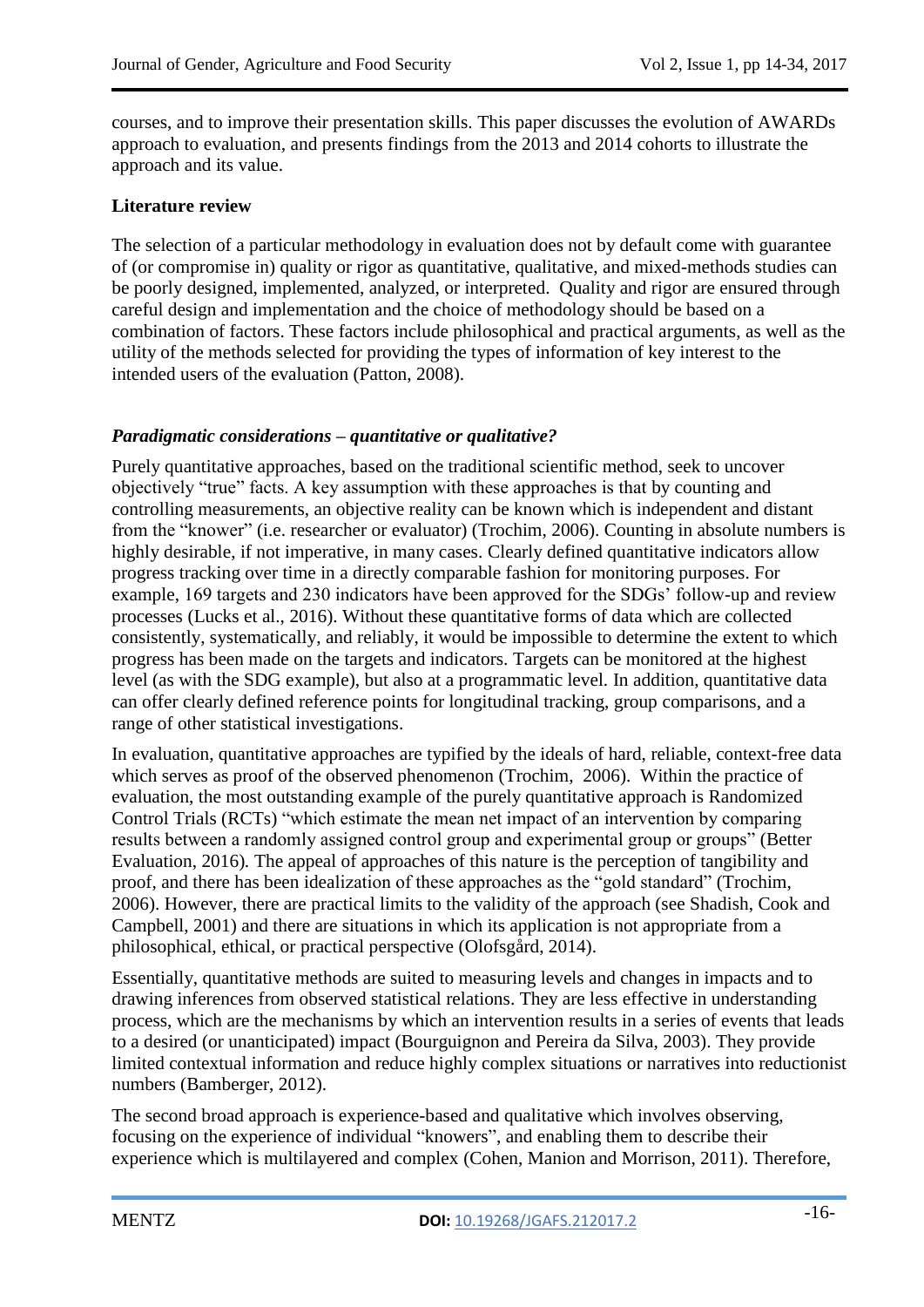rather than seeking to uncover "objective facts", qualitative approaches provide evaluators with insights into the lived experiences and interpretations of the particpants and allows for a greater depth of understanding into the complexity of a given situation, experience, or context. Rather than seeking objectivity, qualitative approaches acknowledge the inherent influence that the evaluator brings to the interpretation of textual, observational, or visual data (Miles, Huberman and Saldana, 2013). Qualitative approaches are also particularly useful for theory building, through grounded theory approaches (Glaser, 1998), and for the verification of theories of change (Vogel, 2012).

Despite the opportunity to understand specific contexts, phenomena, or experiences in a great level of detail, qualitative approaches are often limited in their generalizability and are frequently criticized for subjectivity and lack of credibility (Bamberger, 2012). Thus, in the evaluation context, irrespective of their individual benefits, there are limitations to the mono-method approaches described above. Therefore, mixed-approaches has become a growing field of literature, with academics rising to the challenge of describing in greater detail the philosophical and practical implications of mixing in evaluation.

Mixed-method approaches have several advantages, including that they allow for answering descriptive and explanatory questions, allow for the assessment of change, and help to explore the nature and pathways of change (Pereznieto and Taylor, 2014). In the case of AWARD, the MEL approach needed to serve both an explanatory and a descriptive purpose. In other words, data was needed in order to answer the question of how change is facilitated, not only what (if any) change has occurred. Purely quantitative approaches were deemed unlikely to uncover these nuances.

# *Transformative approaches in evaluation*

Transformative paradigms in evaluation acknowledge that realities are constructed and shaped by social, political, cultural, economic, and racial/ethnic values. This necessitates that power and privilege must be considered in the evaluation process. Evaluators embracing a transformative paradigm explicitly bear social justice issues in mind so that their work becomes intertwined with a political agenda (broadly defined) and are action-oriented towards generating increased equity within society (Mertens, 2007).

According to Mertens (2007), methodological inferences based on the underlying assumptions of the transformative paradigm reveal the strength of mixed-methods. A qualitative dimension is needed to gather participant perspectives on their experience of the process, while a quantitative dimension provides the opportunity to demonstrate outcomes that have credibility. Thus, mixed methodologies provide a mechanism for addressing the complexities of evaluation in culturally complex settings that can provide a basis for social change.

Transformative evaluation approaches are acknowledged for being particularly important in the context of empowerment. In 2014, the *Gender and Development Journal* published its first ever special issue exclusively on monitoring, learning, and evaluation. In this issue, Pereznieto and Taylor (2014), reviewed monitoring, evaluation, and learning methods and approaches used in 70 cases of women"s empowerment. Their study concluded that mixed-methods are not only beneficial, but required if empowerment is to be comprehensively assessed. In this same issue, (Bowman and Sweetman, 2014 pp 206) speak of the importance of listening to nuanced and individual assessments of the changes that development makes, specifically to the lives of women:

"Good MEL arrives at a conclusion drawing on multiple perspectives, systematically and transparently. It should aim to enable previously unvoiced perspectives to come to the fore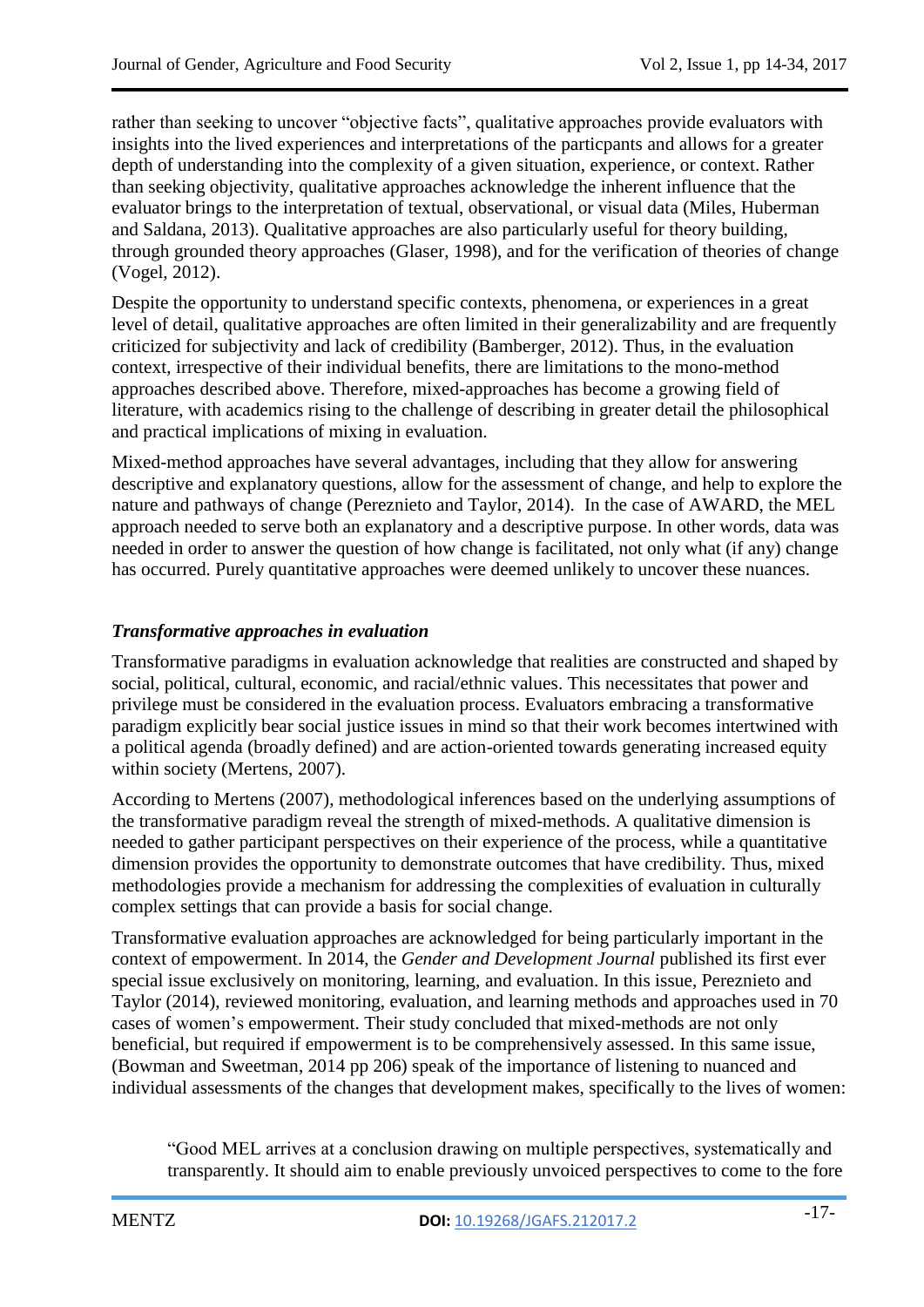and challenge the dominance of professional or expert researchers mining the experience of grassroots women and girls whose own identity and location means their views are seldom, if ever, sought."

Evaluators seeking to understand empowerment need to understand the quantitative changes which have taken place, but also the experiences and processes underlying these changes which can only be fully articulated through qualitative data. From its inception, the AWARD program intended for its MEL to serve an empowering role. In other words, MEL was never intended to only understand empowerment, but to also enable it (Noordeloos, 2015). This intention is aligned clearly with a transformative approach, and thus the benefits of rigorous mixed-methods were adopted by the program from the outset.

# *Practical considerations for method selection*

Pragmatic issues related to "how" data and information are accessed and collected, as well as for what purposes it is analyzed, reported, and used should also be considered. A pragmatic approach is concerned with what works; it is problem-centered, pluralistic, and orientated towards real-life practice. In a pragmatic approach, any method may be used to understand and address the problem – making the purpose of the investigation the central concern (Creswell, 2013).

In the AWARD context, several competing priorities needed to be balanced and weighed against each other. For instance, the requirements by funders to demonstrate impact versus the voices of the participants and target audience; and the need to provide evidence of outcomes and impacts versus the importance of using MEL insights in adaptive management. In addition, time and budget had to be weighed up against ideal MEL plans (Bamberger, Rugh and Mabry, 2012).

Furthermore, mixed-methods approaches are appropriate when there are widely differing contexts for the evaluator and the evaluated, when both tangible and intangible outcomes and impacts are of interest, and when language may present a significant barrier to reliable data collection. The cross-cultural context in which the program is implemented (eleven countries across Africa) increases the probability that differences in the use of jargon and English language mastery are likely to influence responses to surveys. Therefore, balancing these priorities and managing the practicalities of a cross-cultural study necessitated a mixed-methods approach.

# *Developing the components of an integrated mixed-method approach*

The decision to use a mixed-methods approach must be followed by a careful consideration of the evaluation design. Key decisions in the design relate to how the data will be employed to address the stated evaluation questions, and the extent to which quantitative and qualitative data will be integrated.

Mixed-methods evaluation approaches may be employed for several purposes (Greene, Caracelli and Graham, 1989). These include triangulation (to increase the validity of data and minimize bias), complementarity (to enhance the strengths and minimize the weaknesses of individual methods), development (to help use the results of one method to enhance another), initiation (to catalyze new or unexpected insights from the juxtaposition of data and methods representing different perspectives), and expansion (to increase the overall scope of research).

# *Use of retrospective baselines*

The retrospective baselines design has gained prominence as a convenient, valid method for measuring self-reported change (Klatt and Taylor-Powell, 2005). Retrospective baselines are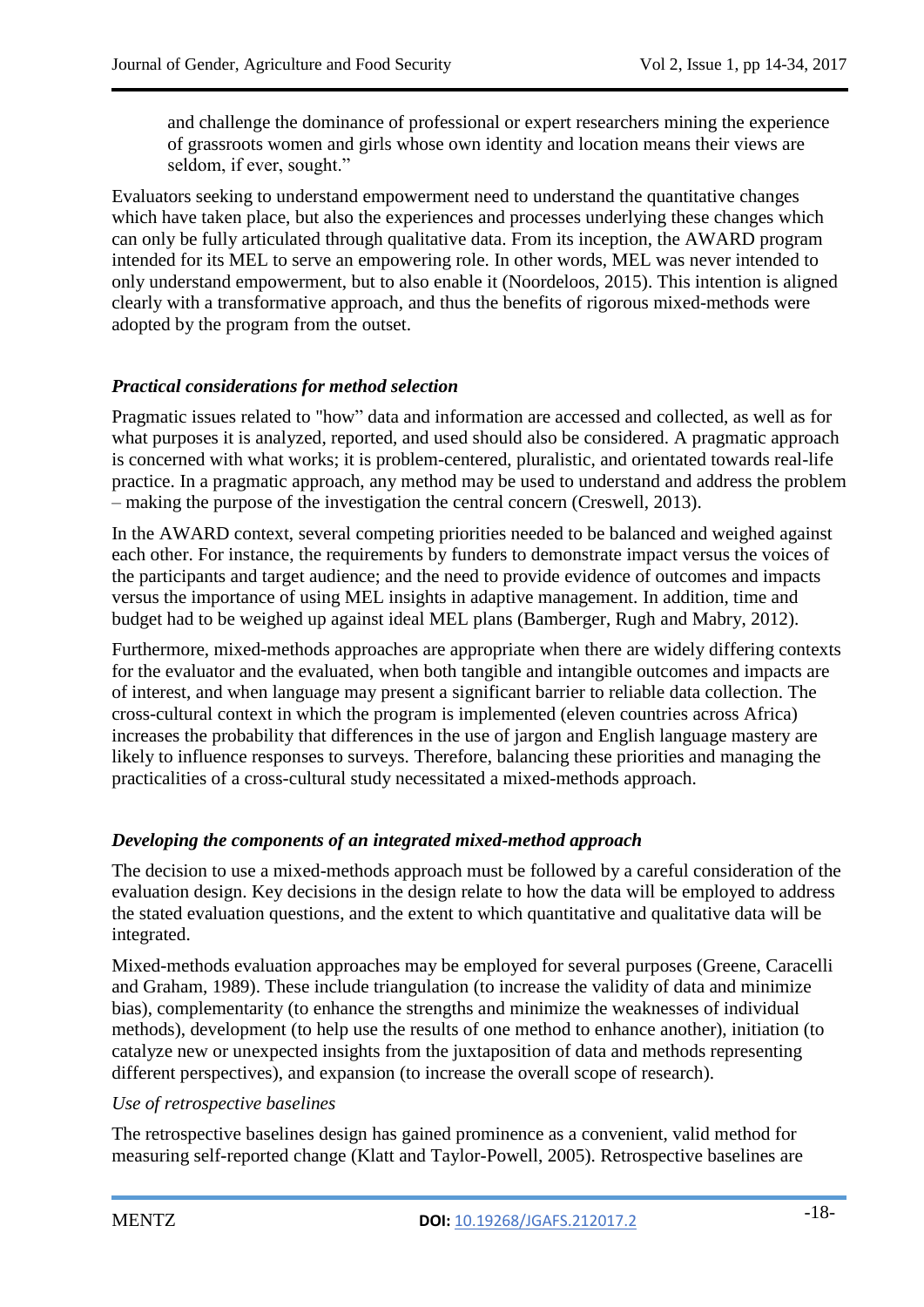administered later than a traditional pre-test, most frequently at the same time as the post-test. In these types of pre-tests, the respondents are asked to answer questions about their level of understanding or a skill *after* an intervention by reflecting back on their understanding prior to the intervention.

Retrospective baselines present several advantages. In the first instance, retrospective baselines allow for a single point of administration. The approach allows fellows to reflect on their experiences at a single point in time (at the end of the fellowship) and not at multiple points in time. The approach has been proven to be effective in avoiding the response-shift effect, which occurs when a respondent"s frame of reference or evaluation standard changes significantly during the course of the intervention. If participants misunderstand basic terms or concepts associated with a specific construct, then results from traditional pre-test questions may be misleading. This response-shift effect can under- or overestimate the actual program effects (Lam and Bengo, 2003). The method thus avoids the response-shift effect by clearing up constructs before participants are asked to make assessments and avoids introducing constructs to participants before they are ready to be introduced to them.

A study conducted by Howard et al., (1981) showed that retrospective baselines are no more susceptible to social desirability demands than the traditional pre-test. The ability of participants to recall accurate information after an intervention, especially after a longer period, may pose threats to validity. However, research by Lamb and Tschillard (2005) found that there were few differences in the results between using retrospective baselines and the conventional pre-test/posttest approach. This finding suggests that the retrospective baselines are a good method to use if it is difficult or impossible to use traditional pre-tests.

Retrospective baselines result in less missing data than the traditional pre-post design. Unless respondents fail to complete the questionnaire appropriately, there will always be pre-test and post-test data for each participant. The only missing data will be from people who did not complete the questionnaire or from people who skipped items (Raidl et al., 2004; Klatt and Taylor-Powell, 2005).

# *Overcoming the limitations of self-report data through triangulation*

There has been much debate about the reliability of self-reported data, however, various studies show that valid responses can been obtained through self-reported measures when certain conditions are present (Baird, 1976; Pace, 1985; Pike, 1995) and when items do not threaten respondents by asking questions about highly sensitive topics (Bradburn and Sudman, 1988). Kuh (2005) summarized the conditions conducive to accurate and valid self-report data, asserting that the validity is high if the information requested is known to the respondent, questions are phrased clearly and unambiguously, questions refer to recent activities, the respondent thinks the question merits a thoughtful response, and answers do not threaten privacy.

Alternatively, since the early 1980s, researchers have been investigating the intersection between cognitive psychology and survey methodology (Jobe and Mingay, 1991), providing evidence from the field of human cognition which suggests that the inaccuracies of self-report surveys extend beyond topic sensitivity and social desirability. Critics of self-report measures contend that this method of data collection is susceptible to a wide range of inaccuracies due to the nature of the response process and how humans store and recall memories (Porter, 2009). The widelyreferenced response model proposed by Tourangeau (1984) highlights the substantial cognitive effort required of participants in responding to self-report surveys. The nature of this process, as well as the energy required to optimize the quality of responses, makes participants susceptible to providing inaccurate answers. Tourangeau"s model (1984) states that when participants respond to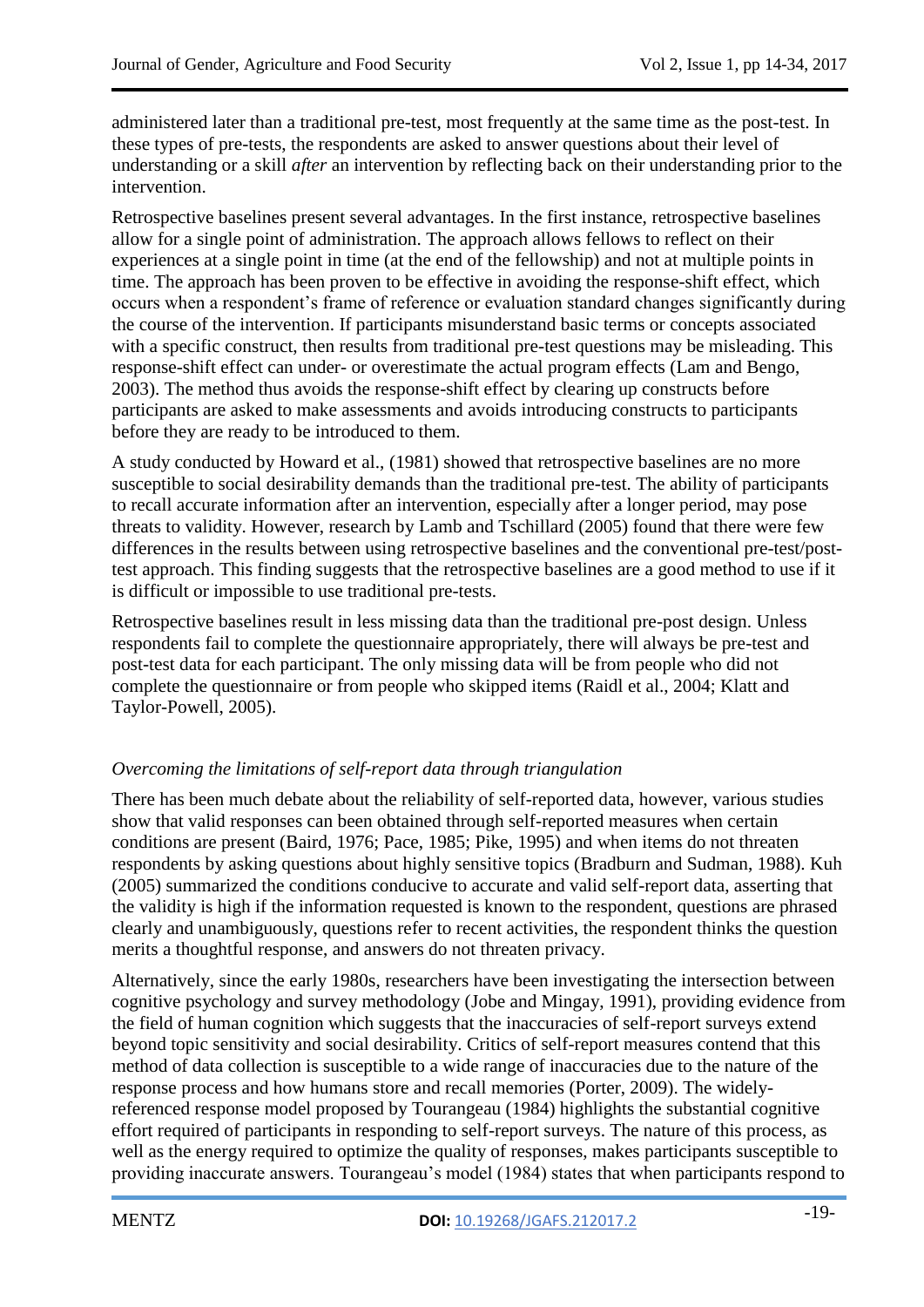questions, they must work through four processes, namely, comprehension and understanding of the question posed; retrieval of information related to the question; judgment and/or estimation of the response; and, reporting the actual response. Inaccuracies in responses can occur during any one of the four phases.

Various problems related to the first process (comprehension and understanding of the question posed) have been identified, including misinterpretation, the use of jargon, vague and/or ambiguous wording and response categories. If respondents do not understand (i.e. interpret) the intended meaning of the words in the question in the same way that the researcher does, then inaccurate (and by implication, invalid) data is potentially being collected. The lack of detail provided in many surveys, often in an attempt to minimize survey length, may contribute to a plurality of interpretations (Porter, 2009). In addition, misinterpretation of survey questions may be particularly pertinent when respondents are not completing the survey in their mother tongue, as is the case for the majority of the program"s participants. Furthermore, survey questions may be difficult to comprehend if the questions employ discipline-specific jargon. These terms are used in a very specific manner by the evaluator, but may have little (if any) meaning to respondents. All of these challenges highlight ways in which inaccurate data may be collected through quantitative self-report perceptional surveys, even if it was not the intention of the participant to misrepresent themselves.

Despite the concerns raised, self-report assessment remains one of the most widely implemented and useful tools for collecting large amounts of data (Borden and Zak-Owens, 2001). It is, however, important for researchers and evaluators to recognize the limitations of these measures and to work towards constantly improving the reliability and validity of the data collected from their surveys in order to appropriately use the data in the intended contexts to achieve specified outcomes.

The remainder of this paper discusses the evolution and application of the mixed-methods approach employed by the program in its monitoring and evaluation efforts.

# **Methods**

A convergent parallel, multiphase design was selected based on the specific purposes articulated by the program for the MEL component of the program"s work. This is illustrated in Figure 1.



# **Figure 1: A convergent parallel design**

The multi-phase component of the design was added through annual data collection from participants from the 2013 and 2014 cohorts through a similar format data collection tool. This longitudinal design allows for comparison between cohorts to identify stable trends and patterns, but also to increase overall sample size to allow for analysis by other variables of interest, for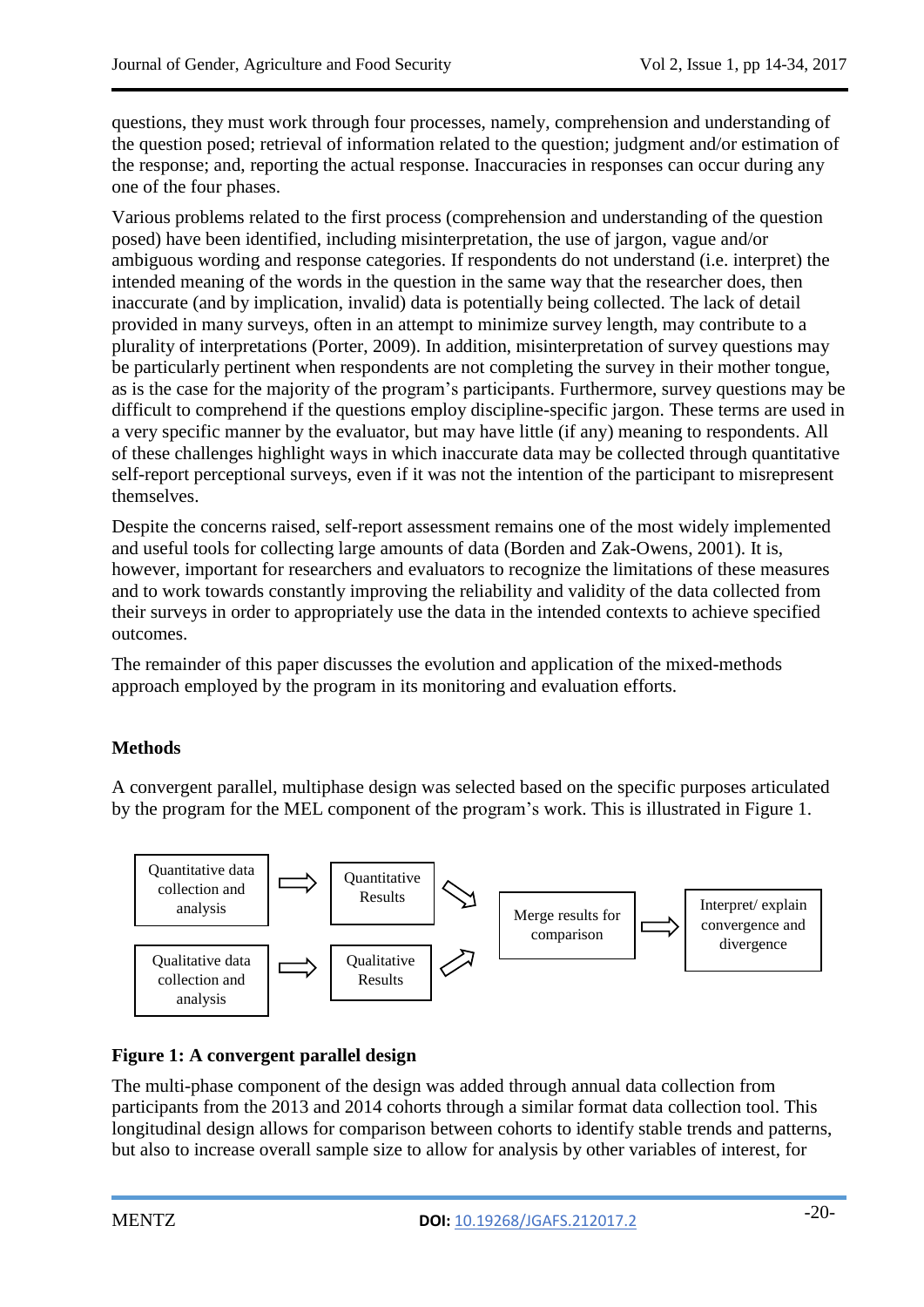example age, country, employment organizational type, etc.

#### *Evaluation data collection tool*

The author of this paper worked with the program over a period of five years to design and implement MEL related to the empowerment of program participants. During this period, the data collection tool (final evaluation form) underwent significant refinement in order to ensure ever increasing levels of credibility and rigor, and to ensure that the results of the evaluation are useful for both reporting and program implementation.

Mixed-data from fellows" final evaluation forms were used for three specific purposes, namely, triangulation, complementarity and development. Thus, the data collection tool (final fellow evaluation form) was specifically designed with these purposes in mind.

In 2013, the program began using a retrospective baseline approach to collect quantitative data after investigating the feasibility in literature (see earlier discussion). The limited amount of missing data when using retrospective baselines was considered a significant benefit in the program context where large amounts of missing data from traditional pre- and post-test designs restricted the analysis of change for earlier cohorts. The ability to minimize response shift bias was also an important factor for the program when dealing with concepts such as genderresponsiveness, role modelling, and mentoring.

To overcome some of the challenges of using self-report data, the program needed to apply stringent criteria for the triangulation of quantitative and qualitative data. Careful attention to qualitative question design focused the collection of verifiable data consisting not only of perceptional descriptions, but also eliciting detailed information about specific examples of change to serve as complementary information to the quantitative responses. This purposeful question design resulted in qualitative data that served to enhance the credibility and verifiable nature of survey responses, rather than merely providing detailed self-perceptions. A full description of the integrated approach to triangulation is described in a later section of this paper.

The program"s African Women in Science Empowerment (AWSEM) framework, which is directly linked to the its theory of change, identified five types of empowerment needed for female agricultural researchers. The five types of empowerment are referred to as powers, each of which is illustrated in Table 1.

To evaluate the extent to which fellows have been empowered during the fellowship, all five of these dimensions are measured both by quantitative and qualitative questions in the final program evaluation form. In addition, the programs contributions to the change in each dimension, was investigated by quantitative and qualitative questions related to both the change and the contribution. The specific format and design of the questions is discussed in the sections below. For the purposes of this paper, illustrative examples are drawn from the findings related to the category, Power from Within – a fellow"s inner power (See Table 1).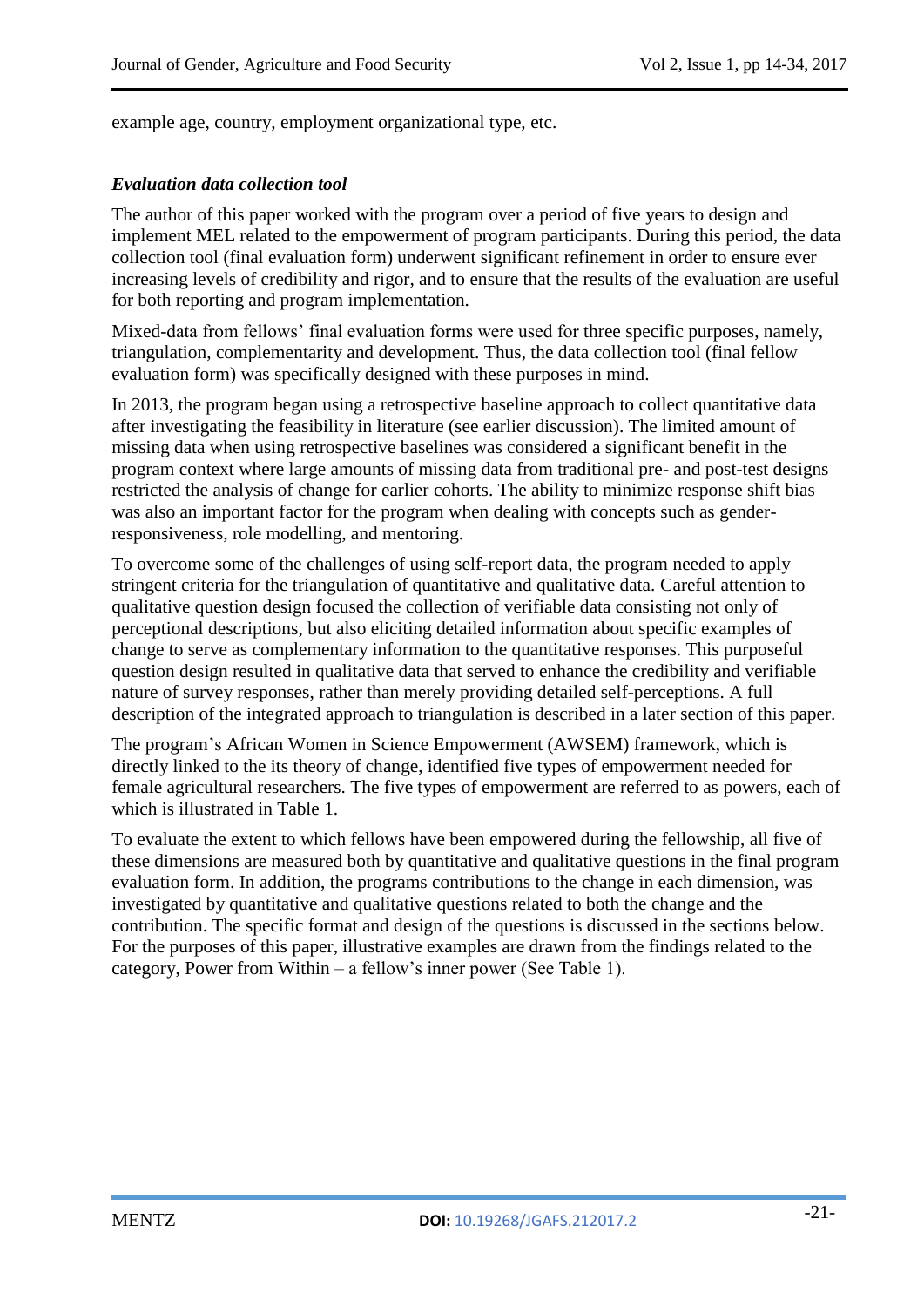| Power subdomains                                                                                                                            | Description of questions in final evaluation form related to each Power                                                                                                                                                                                                                                                                                                                                                                                                                                                                                 |  |  |  |  |  |
|---------------------------------------------------------------------------------------------------------------------------------------------|---------------------------------------------------------------------------------------------------------------------------------------------------------------------------------------------------------------------------------------------------------------------------------------------------------------------------------------------------------------------------------------------------------------------------------------------------------------------------------------------------------------------------------------------------------|--|--|--|--|--|
|                                                                                                                                             | <b>QUANT</b>                                                                                                                                                                                                                                                                                                                                                                                                                                                                                                                                            |  |  |  |  |  |
| <b>Power from Within</b><br>Self-confidence<br>٠                                                                                            | Quantitative questions asked fellows to reflect on their change with regards to each<br>aspect of the Power from Within.<br>One quantitative question asked fellows to reflect on the strength of AWARDs<br>contributions to the change they experienced.<br><b>QUAL</b>                                                                                                                                                                                                                                                                                |  |  |  |  |  |
| Self-knowledge<br>٠<br>Motivation<br>٠<br>Vision and<br>٠<br>direction                                                                      | One qualitative question asked fellows to reflect on the most significant changes in<br>their Power from Within.<br>One qualitative question asked fellows to describe the ways in which AWARD<br>contributed to the changes they experienced.                                                                                                                                                                                                                                                                                                          |  |  |  |  |  |
| Power to Do                                                                                                                                 | <b>QUANT</b>                                                                                                                                                                                                                                                                                                                                                                                                                                                                                                                                            |  |  |  |  |  |
| <b>Access to</b><br>Knowledge and<br>٠<br>information<br>Opportunities<br>٠                                                                 | Quantitative questions asked fellows to reflect on their change with regards to each<br>aspect of the Power to Do (access domains).<br>One quantitative question asked fellows to reflect on the strength of AWARDs<br>contributions to the change they experienced.<br><b>QUAL</b>                                                                                                                                                                                                                                                                     |  |  |  |  |  |
| Contacts and<br>п<br>networks                                                                                                               | One qualitative question asked fellows to reflect on the most significant changes in<br>their Power to Do (access domain).<br>One qualitative question asked fellows to describe the ways in which AWARD<br>contributed to the changes they experienced.                                                                                                                                                                                                                                                                                                |  |  |  |  |  |
| <b>Leadership capacities</b>                                                                                                                | <b>QUANT</b>                                                                                                                                                                                                                                                                                                                                                                                                                                                                                                                                            |  |  |  |  |  |
| Present oneself<br>٠<br>professionally<br>Manage diversity<br>٠<br>Leverage team<br>٠                                                       | Quantitative questions asked fellows to reflect on their change with regards to each<br>aspect of the Power to Do (leadership domains).<br>One quantitative question asked fellows to reflect on the strength of AWARDs<br>contributions to the change they experienced.<br><b>QUAL</b>                                                                                                                                                                                                                                                                 |  |  |  |  |  |
| talents<br>Formally mentor<br>٠<br>others<br>Negotiate<br>٠<br>Network                                                                      | One qualitative question asked fellows to reflect on the most significant changes in<br>their Power to Do (leadership domain).<br>One qualitative question asked fellows to describe the ways in which AWARD<br>contributed to the changes they experienced.                                                                                                                                                                                                                                                                                            |  |  |  |  |  |
| <b>Scientific capacities</b>                                                                                                                | <b>QUANT</b>                                                                                                                                                                                                                                                                                                                                                                                                                                                                                                                                            |  |  |  |  |  |
| To conduct<br>٠<br>research<br>To conduct gender-<br>٠<br>responsive research<br>To fundraise<br>٠<br>To present (work<br>٠<br>or research) | Quantitative questions asked fellows to reflect on their change with regards to each<br>aspect of the Power to Do (scientific domains).<br>One quantitative question asked fellows to reflect on the strength of AWARDs<br>contributions to the change they experienced.<br><b>QUAL</b><br>One qualitative question asked fellows to reflect on the most significant changes in<br>their Power to Do (scientific domain).<br>One qualitative question asked fellows to describe the ways in which AWARD<br>contributed to the changes they experienced. |  |  |  |  |  |

# **Table 1: Description of questions in final evaluation form related to each empowerment dimension**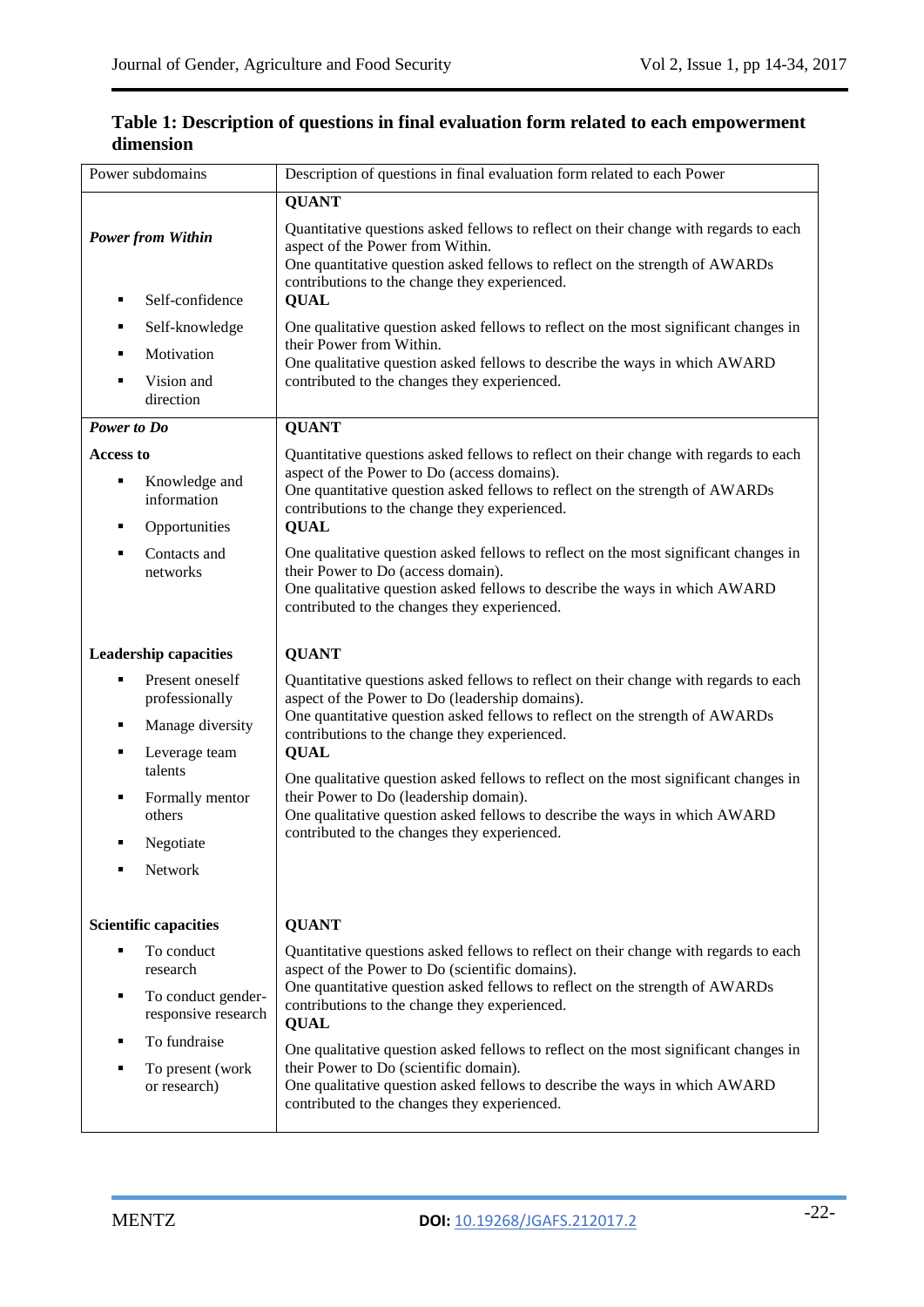| Power subdomains                                                                                                                     | Description of questions in final evaluation form related to each Power                                                                                                                                                                                                |  |  |  |  |  |
|--------------------------------------------------------------------------------------------------------------------------------------|------------------------------------------------------------------------------------------------------------------------------------------------------------------------------------------------------------------------------------------------------------------------|--|--|--|--|--|
| <b>Power Over</b>                                                                                                                    | <b>QUANT</b>                                                                                                                                                                                                                                                           |  |  |  |  |  |
| <b>Career Progress</b><br>Ξ<br>Visibility<br>$\blacksquare$<br>Professional<br>٠<br>Recognition,                                     | Quantitative questions asked fellows to reflect on their change with regards to each<br>aspect of the Power Over<br>One quantitative question asked fellows to reflect on the strength of AWARDs<br>contributions to the change they experienced.<br><b>QUAL</b>       |  |  |  |  |  |
|                                                                                                                                      | One qualitative question asked fellows to reflect on the most significant changes in<br>their Power Over<br>One qualitative question asked fellows to describe the ways in which AWARD<br>contributed to the changes they experienced.                                 |  |  |  |  |  |
| <b>Power With</b>                                                                                                                    | <b>QUANT</b>                                                                                                                                                                                                                                                           |  |  |  |  |  |
| Participating in<br>Ξ<br>collaborative<br>activities<br>Leading<br>٠<br>collaborative                                                | Quantitative questions asked fellows to reflect on their change with regards to each<br>aspect of the Power With<br>One quantitative question asked fellows to reflect on the strength of AWARDs<br>contributions to the change they experienced.<br><b>QUAL</b>       |  |  |  |  |  |
| activities                                                                                                                           | One qualitative question asked fellows to reflect on the most significant changes in<br>their Power With<br>One qualitative question asked fellows to describe the ways in which AWARD<br>contributed to the changes they experienced.                                 |  |  |  |  |  |
| <b>Power to Empower</b>                                                                                                              | <b>QUANT</b>                                                                                                                                                                                                                                                           |  |  |  |  |  |
| <b>Efforts</b> to raise<br>$\blacksquare$<br>awareness of<br>gender responsive<br>research &<br>development                          | Quantitative questions asked fellows to reflect on their change with regards to each<br>aspect of the Power to Empower<br>One quantitative question asked fellows to reflect on the strength of AWARDs<br>contributions to the change they experienced.<br><b>QUAL</b> |  |  |  |  |  |
| <b>Efforts</b> to<br>$\blacksquare$<br>strengthen<br>capacities around<br>gender responsive<br>research &<br>development             | Three qualitative question asked fellows to reflect on the most significant changes<br>in their Power to Empower<br>Three qualitative question asked fellows to describe the ways in which AWARD<br>contributed to the changes they experienced.                       |  |  |  |  |  |
| Efforts to influence<br>$\blacksquare$<br>on norms, policies<br>and strategies for<br>gender responsive<br>research &<br>development |                                                                                                                                                                                                                                                                        |  |  |  |  |  |

# *Quantitative question design and content*

Quantitative data were collected to provide systematic comparisons over time and for reporting purposes. This included monitoring type data as well as data that could be used to answer evaluation questions. The quantitative data collected spanned both the factual and the perceptional.

Quantitative questions asked fellows to rate themselves on each aspect (outcome) of the five powers at the start and the end of the fellowship. This retrospective baseline approach allowed for individual level change to be calculated for each fellow on each identified outcome from the quantitative data (See Table 2).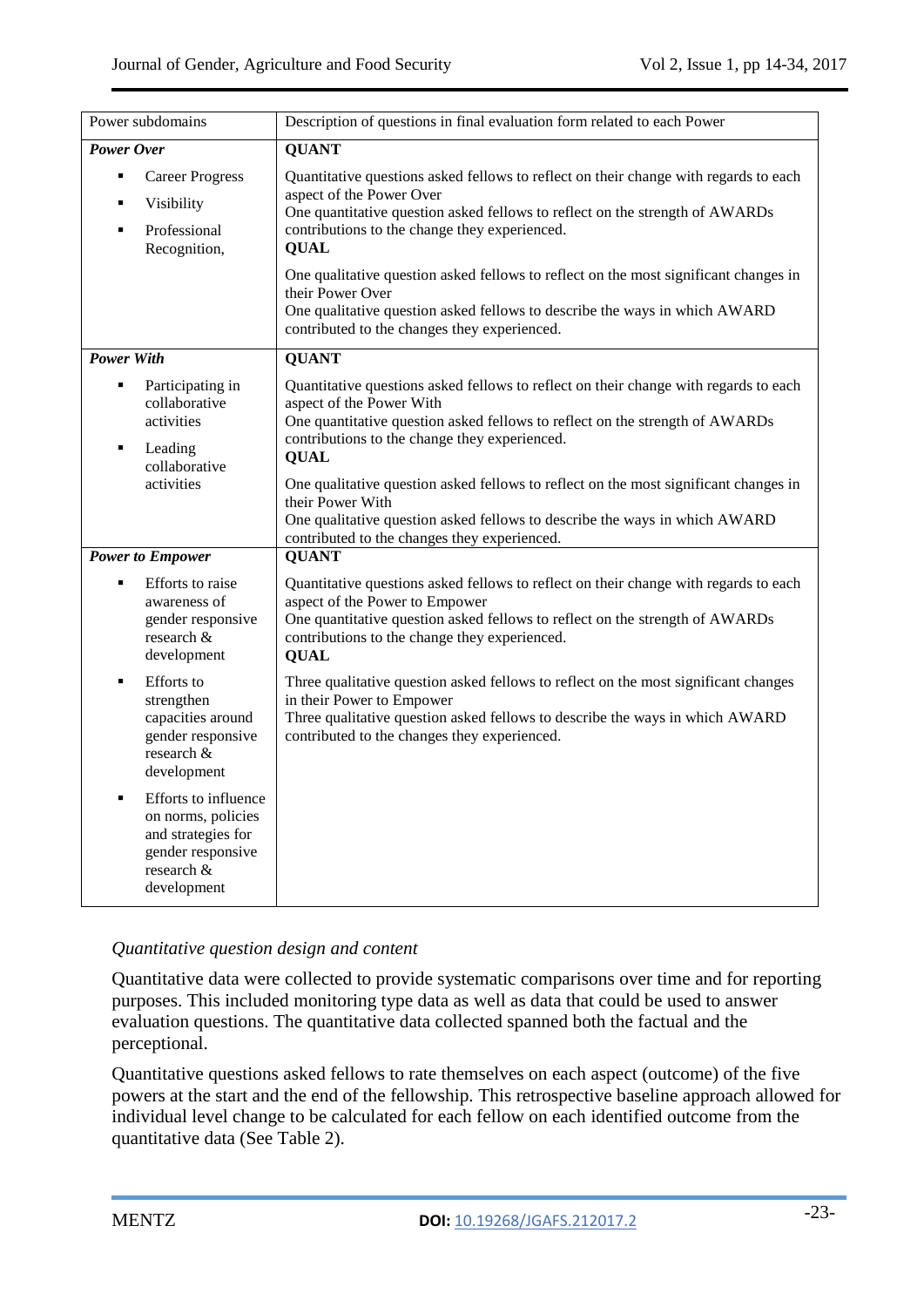|                         | Very Low | Low | Moderate | High | Very High | <b>Not</b> |
|-------------------------|----------|-----|----------|------|-----------|------------|
|                         |          |     |          |      |           | applicable |
| START of the Fellowship |          |     |          |      |           |            |
| END of the Fellowship   |          |     |          |      |           |            |

### **Table 2: Questions for retrospective baselines (final evaluation questionnaire)**

Where *quantitative factual data* were required, attempts were made to collect data in a manner that ensures the verifiability of the data. For example, fellows were asked to indicate the number of publications they had contributed to during the fellowship. To verify the answers provided, full publication data in a CV-type format was requested. This approach limits the extent to which selfreport bias or social desirability could impact the way the questions were answered.

The perceived strength of the program"s contribution was also examined for each power through a quantitative question; the typical format of which is illustrated in Box 1.

# **Box 1: Question on AWARD's contribution (Final Evaluation Questionnaire)**

To what extent was the Fellowship a factor in bringing about any changes to your inner power?

- $\Box$  I did not experience any changes to my 'inner power'
- Negative factor
- No factor
- **Minor positive factor**
- □ Moderate positive factor
- Major positive factor

#### *Qualitative question design and content*

Whilst quantitative questions ask fellows to rate themselves on each outcome related of the type of empowerment in question, qualitative questions related to a particular power were presented to fellows following the series of quantitative questions. The qualitative questions did not prompt fellows to describe changes in all aspects of the power. Rather, fellows were asked to report on the most important changes they have experienced related to a power and to provide concrete examples illustrating these changes. The stories reported by fellows thus illustrate aspects of the changes that are most salient and meaningful to them, rather than to provide a comprehensive description of changes on all aspects of a particular type of empowerment. The typical format of these questions was *"Please tell us about the changes you have experienced, and give concrete examples of how you have changed since joining AWARD in terms of your inner power."*

The way in which the program contributed towards changes in a particular area of empowerment was assessed by a single qualitative question, typically phrased as follows: *We are especially interested in the role that the Fellowship has played in bringing about these changes. Please explain how your Fellowship experience influenced the changes in your inner power.*

#### *Analysis and management of data*

The analysis of the data from the final evaluation forms was done in an iterative process. The first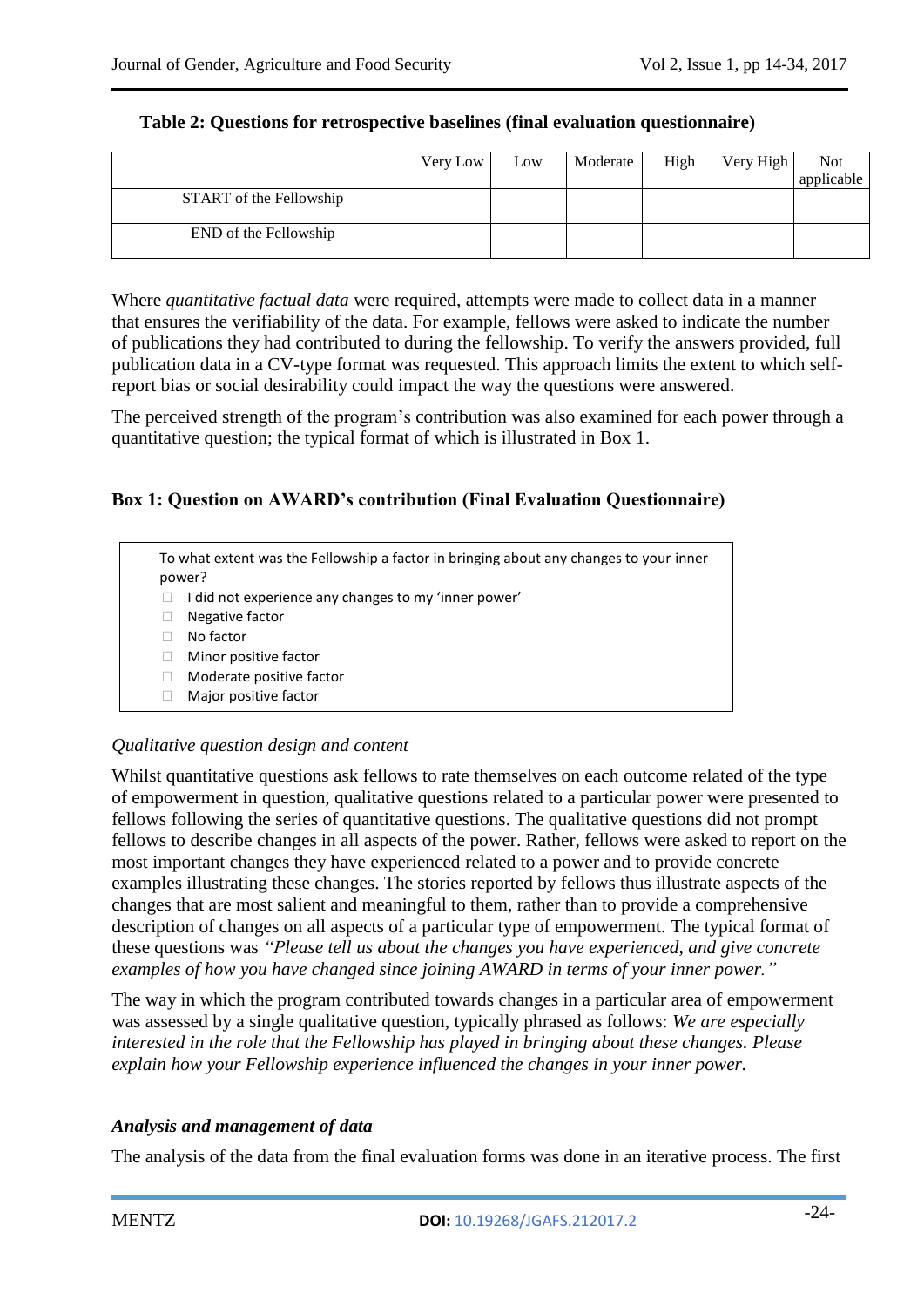step included a descriptive analysis of the quantitative data and a deductive thematic coding of qualitative responses. After this initial analysis, quantitative and qualitative data were integrated for triangulation purposes, and further descriptive analyses were drawn from the integrated data set.

A final step of the investigation was to revisit the qualitative data to identify actual narratives from the fellows that provide in-depth and contextual insights to supplement the quantitative and triangulated findings. The data analysis procedures are discussed in greater detail in the sections below.

# *Quantitative data analysis*

Quantitative data was analyzed using the Statistical Package for Social Sciences (SPSS). As a first step in the analysis process, all quantitative data was analyzed, merging variables where necessary, and performing transformations. Important data transformations include, for example, comparing fellows" *start* and *end* of fellowship assessments of their empowerment to determine change in a particular outcome. Based on these data transformations, the number of fellows who experienced change in a particular outcome could be determined and the scale of change could be identified.

Table 3 and Figure 2 illustrates a set of typical descriptive quantitative findings from the analysis of change in fellows" level of confidence (one of the Power from Within outcomes). This initial phase of quantitative analysis focuses on purely descriptive goals through the production of frequency tables and appropriate data visualizations.

|                | Percentage with change |
|----------------|------------------------|
| All Fellows    | 98%                    |
| $2013$ cohort  | 100%                   |
| $2014$ cohort  | 96%                    |
| Post-bachelors | 94%                    |
| Post-master's  | 93%                    |
| Post-doctoral  | 93%                    |
|                |                        |

# **Table 3: Percentage of fellows with quantitative evidence for change in self-confidence**

To identify any possible trends/differences between groups, quantitative data was disaggregated by cohort of Fellowship and Level of Qualification (post-bachelors level, post-master"s level and post-doctoral level). Due to practical considerations including time, human resources, and budget allocations, these are the only two variables by which disaggregation was done for all variables. However, the potential for disaggregation on several other criteria exists, for example, country of residence or organizational type (see figure 2).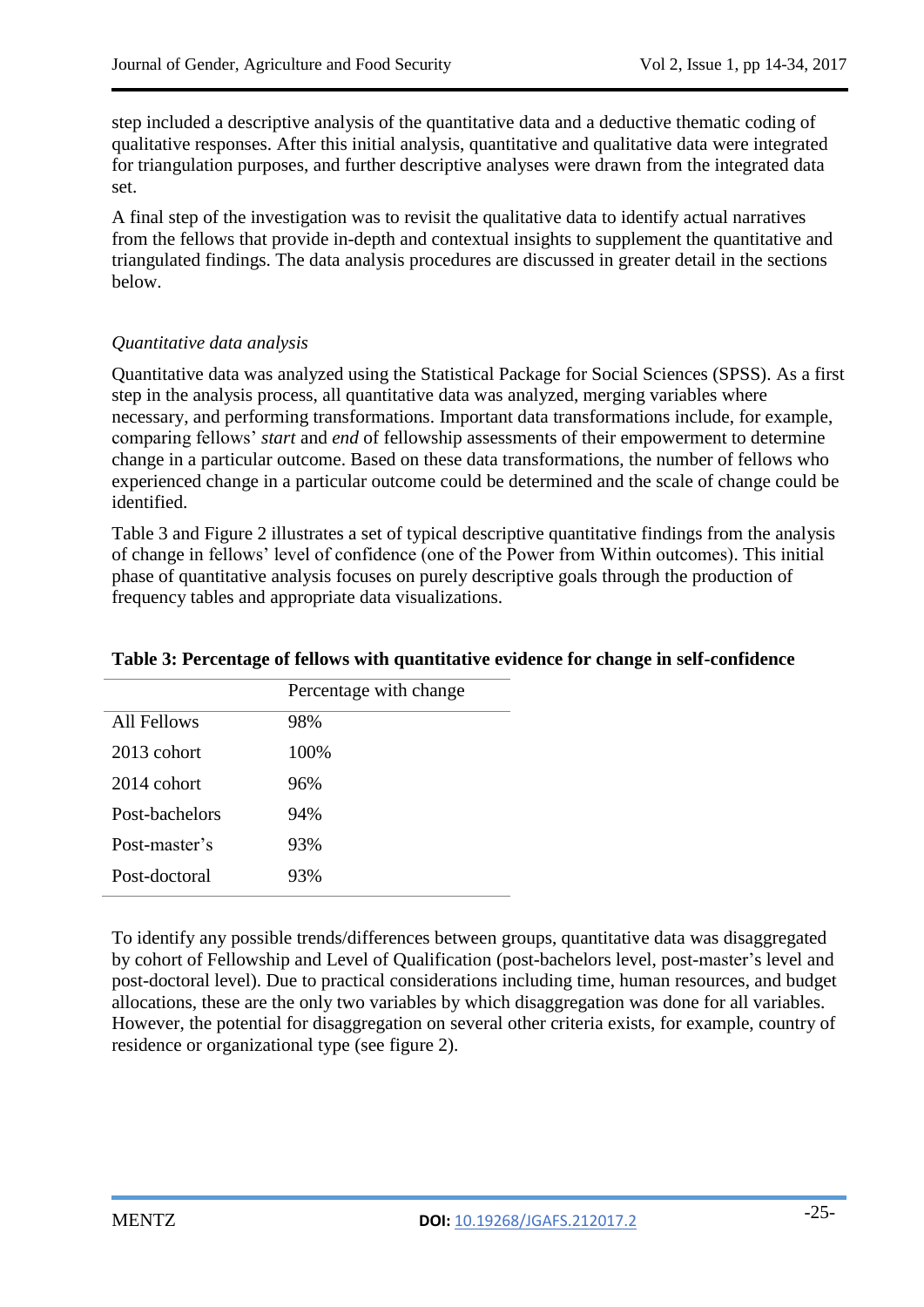

**Figure 2: Rating of fellows' self-confidence before and after the program**

Source: AWARD 2016 evaluation report

From this example, it is noted that 98% of fellows reported quantitative changes in their selfconfidence during the fellowship period, and the distribution of confidence ratings shifted from predominantly low at the start of the fellowship to predominantly high at the end. This analysis was repeated for each outcome within each one of the powers.

# *Qualitative analysis*

Deductive qualitative coding was conducted using Dedoose [\(www.dedoose.com\)](http://www.dedoose.com/), an online mixed-methods data analysis tool. The program conducted a detailed review of available Qualitative Data Analysis (QDA) tools during in 2014, and selected Dedoose for several reasons. These include the highly intuitive nature of the interface, the comparatively low costs of using the platform, the potential for simultaneous collaboration on a single project by multiple coders, and most importantly, the mixed-methods analytic capabilities of the tool.

Detailed code descriptions were agreed upon to improve consistency in the coding process. Data were coded by a small team of researchers, all of whom have been engaged with the program for at least three to five years. Resource constraints limited the extent to which all coded excerpts could be verified by a second researcher. However, for each power, a percentage of excerpts (usually 10-15%) were selected for verification. In cases where there were two coders who differed in more than 10% of cases, the full set of codes for the particular power were revisited.

Qualitative stories of change were deductively coded according to the empowerment framework and rated in terms of their credibility as either lackluster, convincing, or compelling. Box 2 summarizes the broad criteria for coding the qualitative stories.

The combination of convincing and compelling stories was counted as credible evidence. Fellows who have credible evidence in their descriptive stories were considered to have qualitative evidence of change in that particular power and were included in the integrated mixed-methods analysis. Fellows with lackluster evidence of change were considered to have no qualitative evidence of change.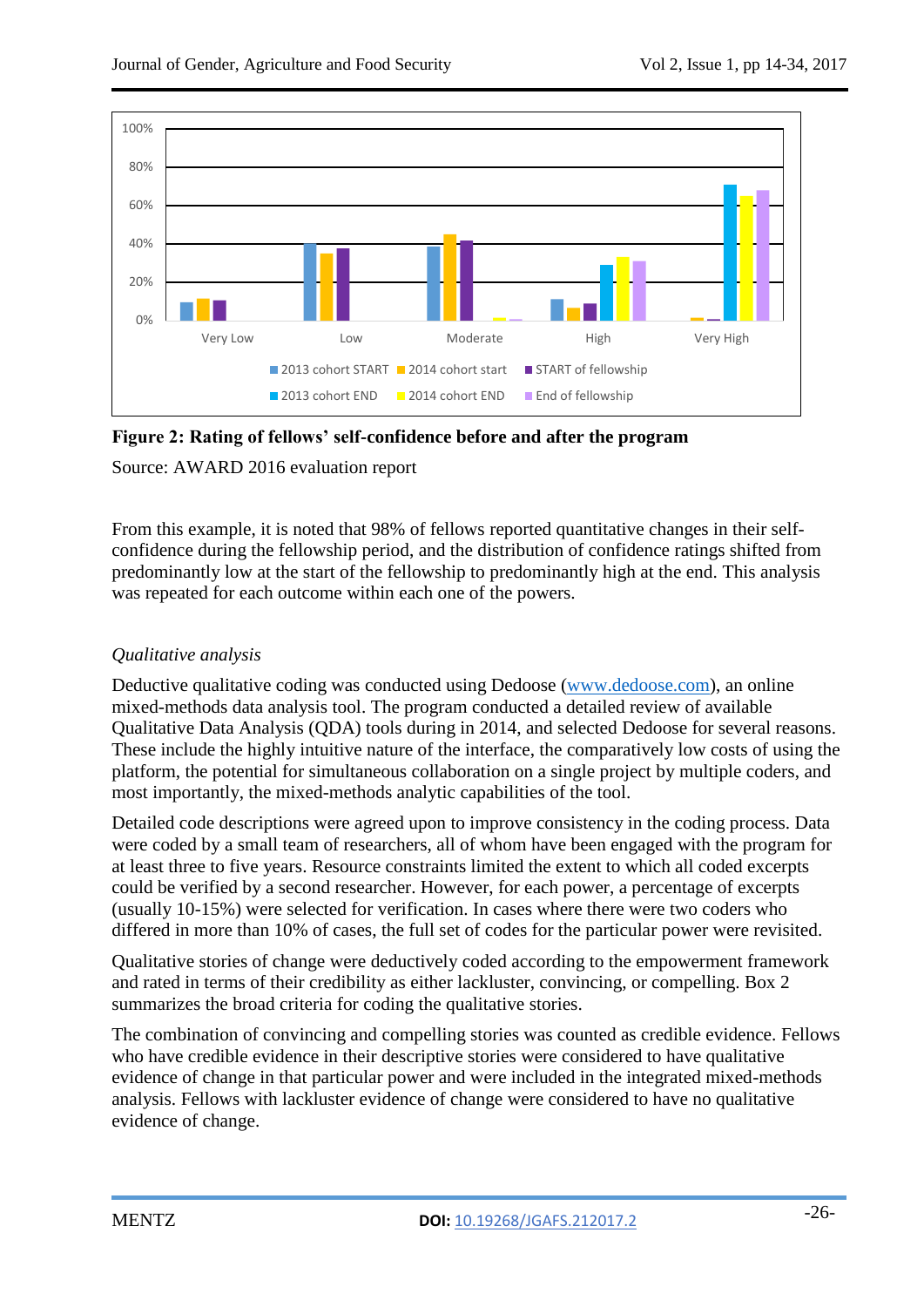## **Box 2: Criteria for coding the qualitative stories**

- NO CHANGE
- LACKLUSTRE: Mention change but no examples or description of change provided
- CONVINCING: Changes on one or more sub-domain, with at least one example or description provided. Examples or descriptions either lacking in detail or not verifiable, in other words not a 'wow' story
- COMPELLING: two or three examples across multiple subdomains of the power, has to reflect behavior change or directly verifiable evidence

Qualitative questions also asked fellows to reflect on the role that the program played in bringing about the changes they experienced. Fellows were asked to describe specific program activities and to explain how these activities enabled or contributed towards the changes they experienced. These qualitative responses were coded to identify which program activities played the most prominent role in the development of each of the five powers. Using the Dedoose mixed-methods analysis tool, code application data at the individual fellow level was exported from Dedoose into Excel for integration with the quantitative data.

# *Integration of qualitative and quantitative data*

For the purpose of triangulation, quantitative and qualitative data were merged in SPSS at the individual fellow level, and this matched data was thus used for the integrated analysis.

Integrated data were used for three primary purposes, (i) triangulation, (ii) complementarity, and (iii) development. The process of triangulation allows for higher levels of confidence in the findings reported, as well as a more in-depth understanding of how the program contributed towards the changes that fellows reported. In addition to the purposeful design of questions to address specific needs, mixed-methods data also allowed the program to understand contextspecific factors. These included identifying the contributors to differences in findings for fellows who come from different countries, organizational contexts, as well as differences in levels of qualification. From this perspective, the qualitative and quantitative data were used in a complimentary manner. By matching a fellow"s quantitative and qualitative responses, it was possible to identify questions which were not uniformly understood between participants, or which were frequently interpreted in ways other than intended by the evaluation question design. Over the eight years of implementation, responses from fellows which indicated that questions were being misinterpreted were used to reformulate questions for more uniform understanding. This application of mixed-methods analysis illustrates the developmental purposes of the approach.

# *Using mixed-methods data for triangulation*

Triangulated change for a power was determined by matching a fellow"s quantitative change to their qualitative stories. Change was considered triangulated if both quantitative change and a credible story were found for each fellow. These findings are referred to by using the phrase "*triangulated evidence of change in Power X*". This level of triangulation increases confidence in the credibility of the quantitative responses by requiring a credible narrative to support the quantitative data and decreases the effect of respondents who may not have responded thoughtfully to the Likert-type questions in the final evaluation form.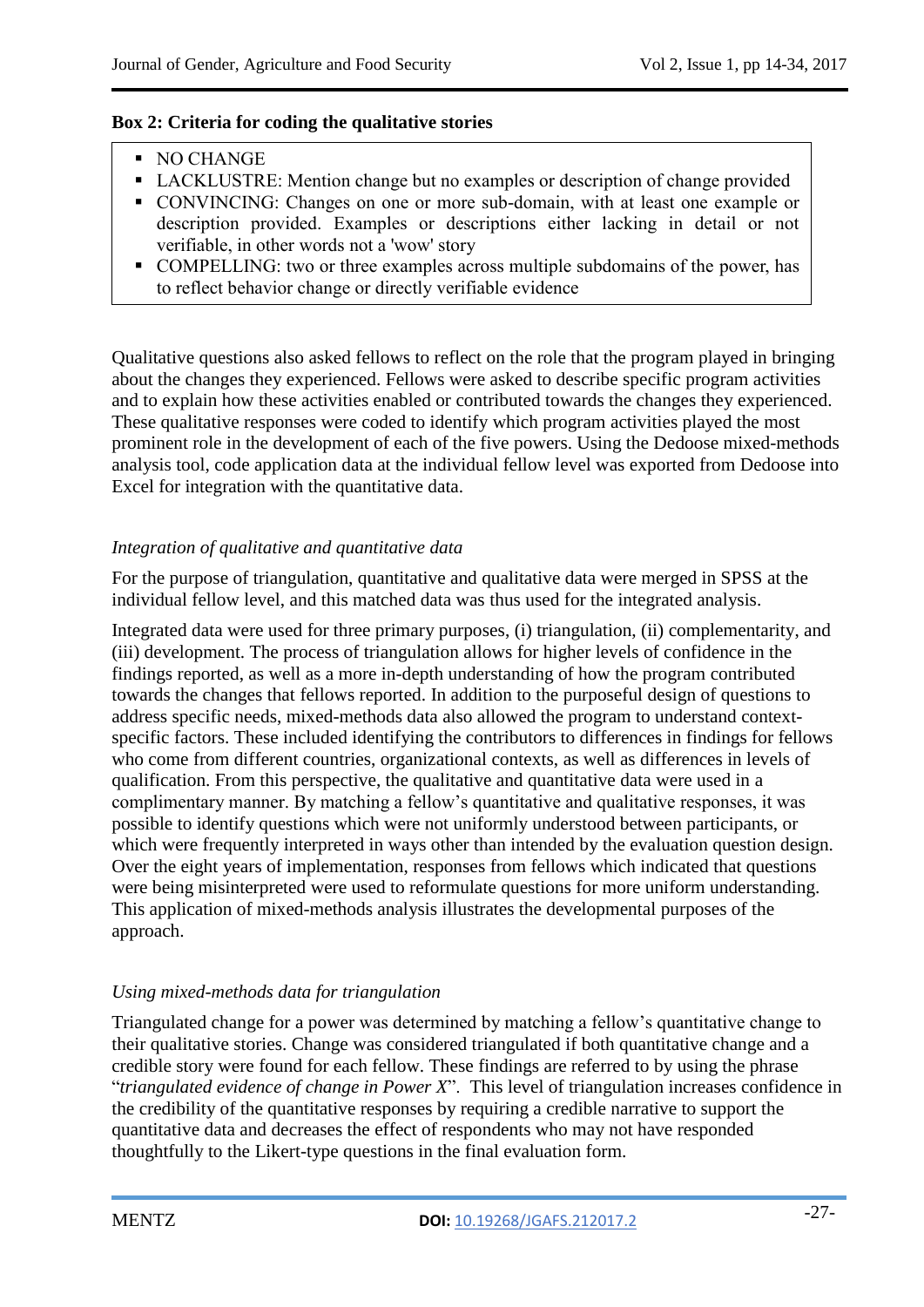A similar approach was followed when triangulating the program"s contribution to change. Quantitative responses were matched to qualitative responses. If a fellow indicated that the program had played a role in their quantitative response and had written a credible narrative in their qualitative response, the program"s contribution to change was considered verified. These findings are referred to by using the phrase *"triangulated evidence of AWARD"s contribution to change.*" The combination of quantitative and qualitative data allows for the number of fellows who provided feasible evidence to be combined with the rating of the strength of the program's contribution to identify the proportion of fellows for whom the program played a particularly strong role in facilitating the changes experienced. These cases were classified as having *"strong verified evidence"*, which denotes the number of fellows who said the program played a major positive role in the change, and provided a narrative to support this assertion. By requiring an explanatory narrative of how the program contributed, fellows could not simply provide overly positive quantitative responses to "please" the evaluator.

The triangulation analyses were taken a step further to identify the number of fellows who had triangulated evidence of change as well as triangulated evidence of the program"s contribution to the change. This is the highest level of triangulation, and represents the set of fellows for whom triangulated data is available for both the change they have experienced and the program" contribution towards that change. This "double" triangulation brings a high level of rigor into the findings and could be considered the best reflection of the program"s contribution to facilitating change from the perspective of the fellows. These findings are referred to by using the phrase *"triangulated evidence of change in Power X as a result of AWARD"*. Figure 3 illustrates the typical findings from this approach. The figure illustrates the percentage of fellows (for each cohort and by qualification level) who reported changes as a result of program activities (labelled as AWARD role), as well as the percentage of fellows whose data supported the assertion that the program played a strong verified role in these changes.



**Figure 3: Sample findings on AWARD's contribution to change**  Source: AWARD 2016 Evaluation Report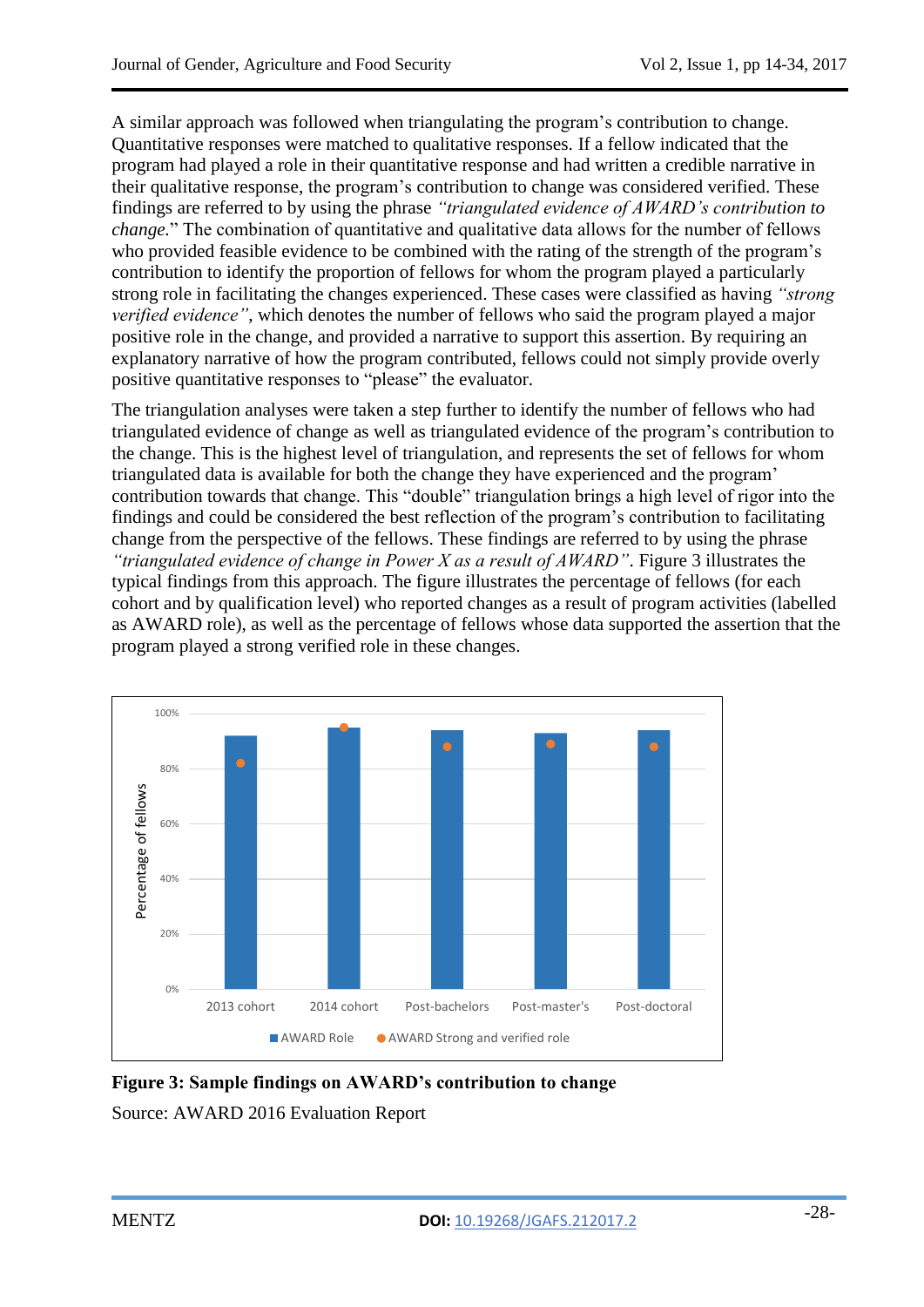The combination of triangulated evidence of change and the triangulated evidence of the program"s contribution is a measure to offset the fact that many fellows may have experienced changes in a specific power, but that these changes may be influenced by a multiplicity of factors (not only the program). As illustrated by the findings from the Power from Within, 93% of fellows *provided triangulated evidence of change in their Power from Within as a result of AWARD*. The program played a strong verified role in facilitating Power from Within changes for 89% of fellows. The slightly lower percentage of fellows (89%), illustrates the value of investigating change and the programs contribution towards change separately for a more realistic assessment of the program"s role in facilitating change.

# *Using mixed-methods data for complementarity*

As noted in the literature review, mixed-methods research can be used for the purpose of complementarity. This involves enriching the understanding of findings in ways that would not have been possible with mono-method approaches.

Triangulated results give the overall picture of change for the group in its totality, whilst qualitative stories provide context on the significance of the change for the individual. For each of the sub-domains within a power, the integrated findings were supplemented by revisiting the narratives that fellows provided so as to understand the significance of the change and the contextual nature of the change from the fellows" perspectives and using their voices.

Examples of fellows" narratives are presented below. The first excerpt is an example of a credible story that relates to the shifts a fellow experienced in her level of self-confidence. The concrete and verifiable actions taken because of the change qualify this narrative as a credible story. The text in [brackets] illustrate how the thematic coding would have been applied to an excerpt.

*The AWARD fellowship has contributed a lot on positive changes in my life. Before AWARD I was timid and could not trust my own inner power so most of my decision depended on other people"s decisions. But now I am self-confident and assertive person. [evidence of change in confidence] I went ahead and applied for Borlaug Laube Women in Triticum AWARD, and I am currently one of the awardees. [concrete action taken because of the AWARD fellowship which can be verified] Before AWARD I could have listened to other people"s opinion, but now I believe in myself. (AWARD final evaluation form, 2013).*

In the second excerpt the same fellow describes the way in which the program contributed to the changes in Power from Within (inner power), and notes specific programmatic activities which contributed to this change.

*The AWARD fellowship experience played a concrete and vital role in influencing the changes I experienced in my inner power through the series of training I undergone during the fellowship. The most important and most interesting of all the training is the women leadership course. This serve as an eye opener for me and it really helped me in selfawareness and increased my confidence. (AWARD final evaluation form, 2012).*

The coded narratives of how the program contributed towards change, enabled the evaluation team to identify the activities in the fellowship that made the most important contribution to change within a power (without prompting), and to translate these findings into quantitative summaries.

Based on these quantitative summaries of the coded qualitative data, the five most important activities contributing to a power were identified. Table 4 (Mentz, 2016) illustrates the three most valuable activities for the 2013 and 2014 cohorts for developing the Power from Within. In the case of Power from Within, the leadership training stood out as the most important activity regardless of phases, and the mentoring relationship and mentoring orientation workshop were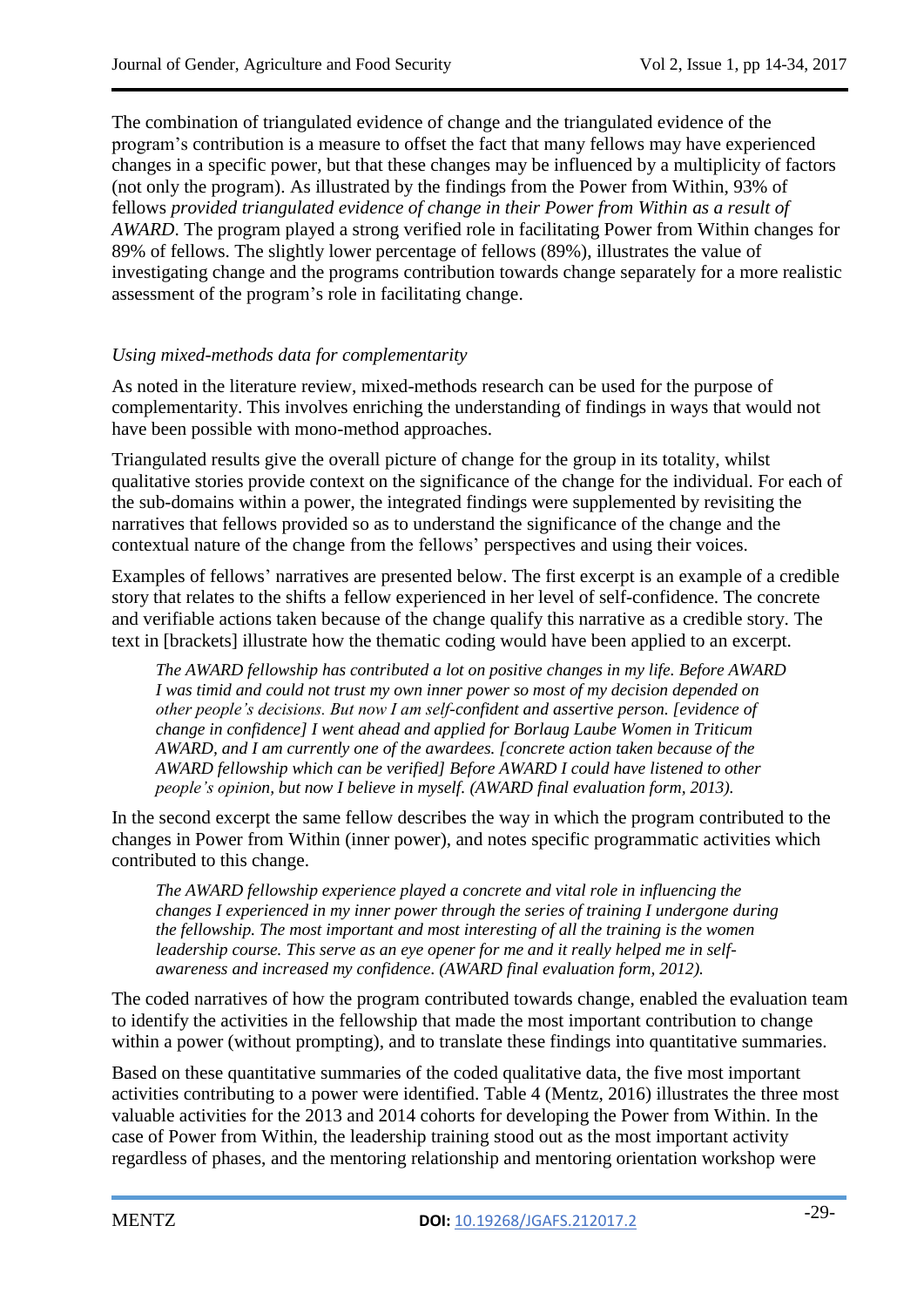also identified as important.

|                                      | Cohort | Post-bachelors  |                   | Post-master's   |                   | Post-doctoral   |                   | <b>All Fellows</b> |                   |
|--------------------------------------|--------|-----------------|-------------------|-----------------|-------------------|-----------------|-------------------|--------------------|-------------------|
|                                      |        | n of<br>fellows | $%$ of<br>fellows | n of<br>fellows | $%$ of<br>fellows | n of<br>fellows | $%$ of<br>fellows | n of<br>fellows    | $%$ of<br>fellows |
| Leadership<br>training               | 2013   | 10              | 56%               | 12              | 52%               | 10              | 67%               | 32                 | 57%               |
|                                      | 2014   | 7               | 50%               | 13              | 54%               | 8               | 57%               | 28                 | 53%               |
| Mentorship<br>activities             | 2013   | 9               | 50%               | 7               | 29%               | 4               | 27%               | 20                 | 35%               |
|                                      | 2014   | 3               | 20%               | 10              | 35%               | 5               | 33%               | 18                 | 31%               |
| Mentoring<br>Orientation<br>Workshop | 2013   | 10              | 56%               | $\overline{4}$  | 17%               | 5               | 33%               | 19                 | 33%               |
|                                      | 2014   | 3               | 20%               | 10              | 35%               | 5               | 33%               | 18                 | 31%               |

**Table 4: Most important fellowship activities for the development of fellows' inner power**

Divergent findings between cohorts could be further investigated by re-analyzing qualitative responses for the various groups, specifically with the intent to identify factors that may contribute to these differences. Additional sources of information, for example, course evaluations, could also be consulted to identify any challenges experienced in a particular cohort that may be influencing the results.

# **Discussion, recommendations and conclusion**

The AWARD program has worked towards developing a rigorous and credible systematic approach to monitoring and evaluating the empowerment of its fellows. At a programmatic level, the result of this process is a more nuanced understanding of how the fellowships contribute to changes at the individual level and what changes can be anticipated during the fellowship period.

Although the program has made significant strides in refining the evaluation of fellows' empowerment, there are limitations to the approach, areas in need of improvement, and scope for additional research. A primary limitation of the approach is that both the quantitative and qualitative information is collected from the same source (i.e. a single questionnaire completed only by the fellow herself). Various measures have been taken to collect verifiable information, to triangulate and to rate qualitative contributions. However, the integration of information from additional sources (e.g. supervisor or mentor reports on a fellow"s work) could strengthen the reliability of the findings even further.

There is also tremendous scope for approaching the wealth of qualitative information from an inductive perspective, rather than a deductive one. The primarily deductive approach taken by the program has strengthened the triangulation, but has limited other interpretations of the data which are beyond the scope of the deductive framework. Although we returned to the qualitative stories when assessing the complementarity of the quantitative and qualitative data results, this is not a substitute for a full, thoughtful, inductive analyses of the qualitative data themselves. This alternative has not been fully explored due to budget and time constraints.

At a broader level, the approach serves as an exemplar of how the application of mixed-method evaluation approaches could be applied in the context of women"s empowerment in a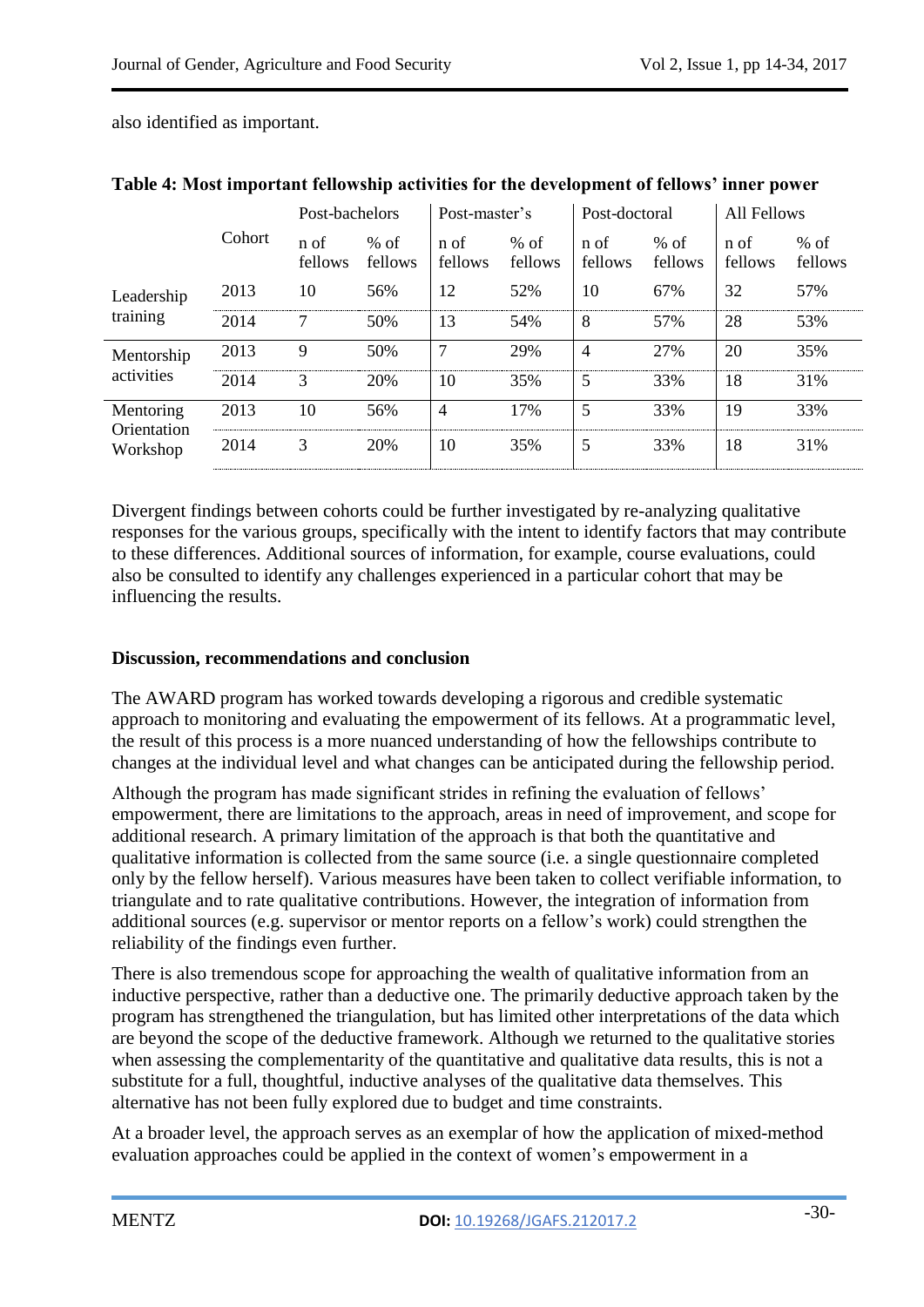development context, in a manner that addresses accountability requirements (from donors or governments), while still providing voice and context-sensitive knowledge. There are numerous lessons that can be extracted from the author's five-year experience of working with the program on the design, refinement, and implementation of the approach to evaluate the empowerment of the female scientists.

*Ensure a clear logic and purpose for selecting integrated mixed-methods.* The logic and purpose of the selection should carefully consider the nature of the program and the context within which it is implemented, along with pragmatic elements such as resource availability and time. Wellimplemented, rigorous, and integrated mixed-methods approaches are time and resource intensive. Using mixed-methods for the sake of mixed-methods is not adequate reasoning.

*Invest time early on in conceptualizing data collection processes and tools.* Although a mixedmethod approach was embedded in the MEL from the very onset of the program, the development of a fully-integrated approach was the result of iterative processes of conceptualization and implementation. Data collection processes and tools should be given careful consideration during the program design phase and should be consistently refined – but ideally not overhauled entirely in the course of the project implementation. The more consistent data collection tools are over time, the greater the potential for comparability of results.

*Consider analytic approaches during the planning phase.* Using multiple tools for data analysis, such as Dedoose and SPSS, requires detailed analytic planning prior to analysis. Attention to extreme detail is needed to ensure that variables are coded or captured in a useful manner. Time is needed to conduct pilot analyses on small samples or dummy data to test the proposed approaches to integration prior to embarking on a large-scale analysis. Significant amounts of resources can be saved in this manner.

*Select the tool most appropriate for analysis.* Numerous tools are available (varying in cost and skill level required for use) for mixed-methods studies. In some cases, the differences between the tools are minimal, but in other cases, the analytic capacities of a tool can severely limit the evaluation. Careful consideration should be given to the (i) costs of use, (ii) the availability and affordability of human resource capacity to use the selected tool and, (iii) the future uses of the data. Furthermore, engage experts for advice and conduct desktop reviews when selecting the most appropriate tools in cases where new technologies are being considered.

*Dedicate adequate time for analysis, reporting, and sense-making.* The detailed level of integration illustrated in the approach necessitates allocating adequate amounts of time for data analysis, reporting, and sense-making activities. In this case, a typical time frame for processing data from a cohort of fellows is approximately six months, including time for quantitative analysis, qualitative analysis (and verification), data integration, and additional analysis. The detailed and technical nature of the analysis process requires careful reporting and communication of MEL results, an activity which should be factored into the project planning. In the program, results were reported in two steps. First, reports were presented to the program implementation team for discussion and sense-making. Secondly, analyses and report findings were finalized for broader audiences, including presentation to the program"s steering committee. The process of presenting and refining MEL findings through discussions with program staff were highly beneficial to both staff and the MEL team.

*Dedicate adequate amounts of resources (human and financial).* The time and the high-level skills required to successfully implement an integrated mixed-methods analysis calls for the investment of adequate resources in the process, both human and financial. MEL project staff may not have all the requisite skills to implement studies of this nature and thus, outside expertise may need to be drawn upon during the design and implementation phases. Programs without dedicated MEL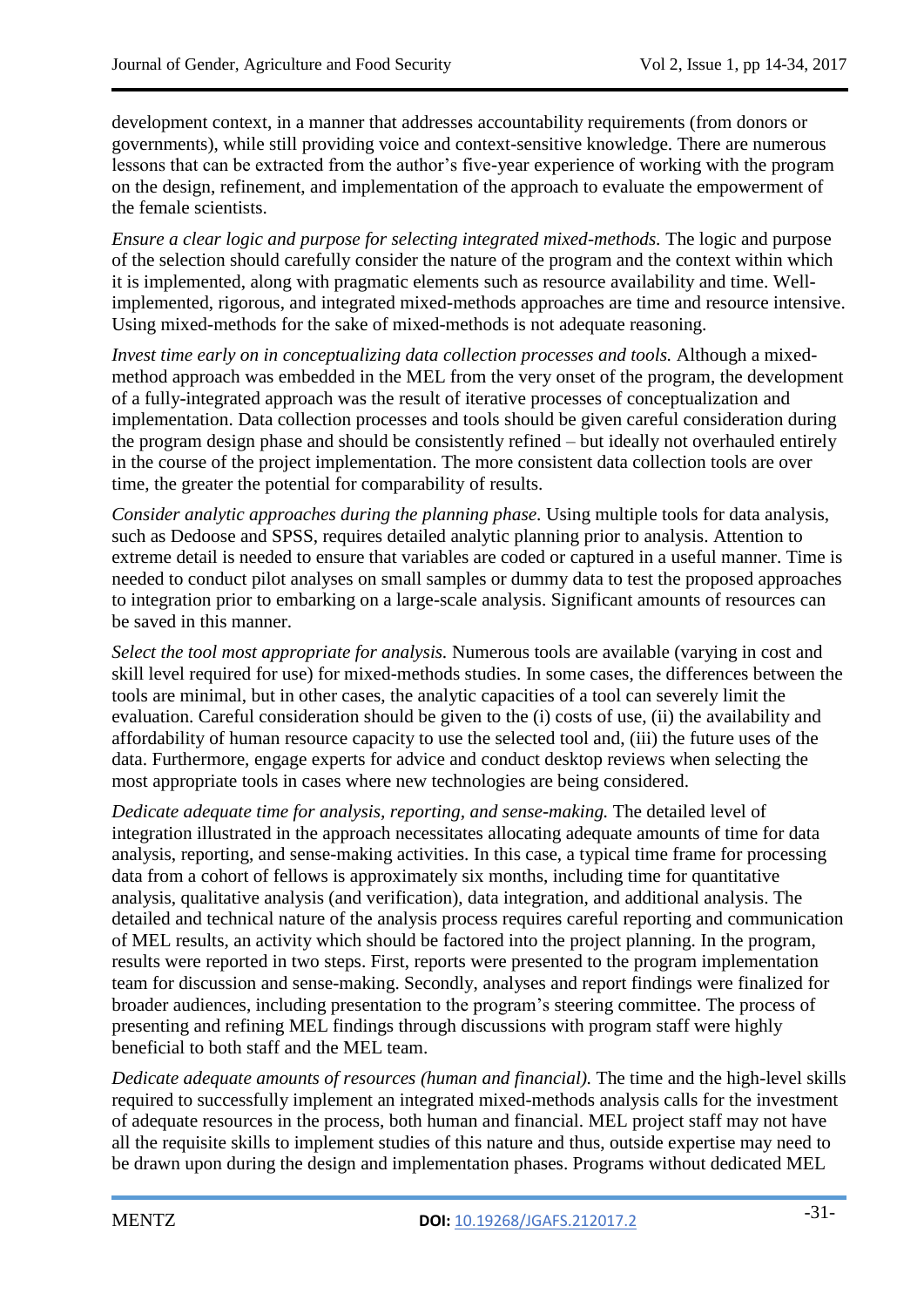staff may need to commission external resources which may be costly. The benefits and costs of employing an integrated mixed-methods approach should therefore be assessed prior to beginning the exercise. If deemed valuable and feasible, the exercise should be appropriately invested.

However, new approaches to MEL also present an opportunity for program staff to acquire new skills. In the current example, a proportion of the budget for the evaluation was allocated to internal staff development to capacitate staff internally to engage meaningfully with the evaluation findings and to conduct similar studies in future.

*Document approaches and ensure processes that lead to credible and verifiable outcomes.* One of the criticisms that has been levelled at mixed-methods approaches is the lack of clarity in describing and documenting processes and methodologies. Well-documented mixed-methods studies could contribute to the body of knowledge in the evaluation field and could also improve the implementation of the approach in the program. A well-documented process can increase the consistency of evaluations carried out by different evaluators and the fidelity of implementation of the approach in different settings.

Taking all of the above into consideration, the experience of the program confirms the assertion in literature that mixed-methods approaches are well suited to MEL that focus on a transformational agenda (Pereznieto and Taylor, 2014). Although pragmatic in approach, they do not represent a compromise in quality, rigor, or credibility if approached and implemented systematically and with adequate time and resource investment.

# **References**

Baird, L.L. (1976) *Using self-reports to predict student performance*. New York: The College Board.

Bamberger, M. (2012) 'Introduction to Mixed Methods in Impact Evaluation', *InterAction*. Available at:

https://www.interaction.org/sites/default/files/Mixed%20Methods%20in%20Impact%20Evaluatio n%20(English).pdf

Bamberger, M., Segone, M. and Tateossian, F. (2016) 'Evaluating the Sustainable Development Goals: With a "No One Left Behind" Lens Through Equity-Focused and Gender-Responsive Evaluations', *EvalPartners*. Available at:

http://www.evalpartners.org/sites/default/files/documents/evalgender/Eval-SDGs-WEB.pdf

Bamberger, M., Rugh, J. and Mabry, L. (2012) *Real world evaluation: working under budget, time, data and political constraints*. California: SAGE.

Beegle, K., Christiaensen, L., Dabalen, A. and Gaddis, I. (2016) *Poverty in a rising Africa*. Washington DC: World Bank.

Beintema, N. and Di Marcantonio, F. (2010) *Female Participation in African Agricultural Research and Higher Education: New Insights*. *IFPRI Discussion Paper 00957*. Washington DC: IFPRI and Award. Available at: <https://www.asti.cgiar.org/pdf/ifpridp00957.pdf>

Better Evaluation. (2016) *Better Evaluation: Sharing Information to Improve Evaluation*. Available at**:** <http://www.betterevaluation.org/en> (Accessed 15 March 2017).

Better Evaluation. (2016) *Approaches*. Available at: http://betterevaluation.org/en/approaches

Bradburn, N.M. and Sudman, S. (1988) *Polls and surveys: understanding what they tell us*. San Francisco: Jossey-Bass.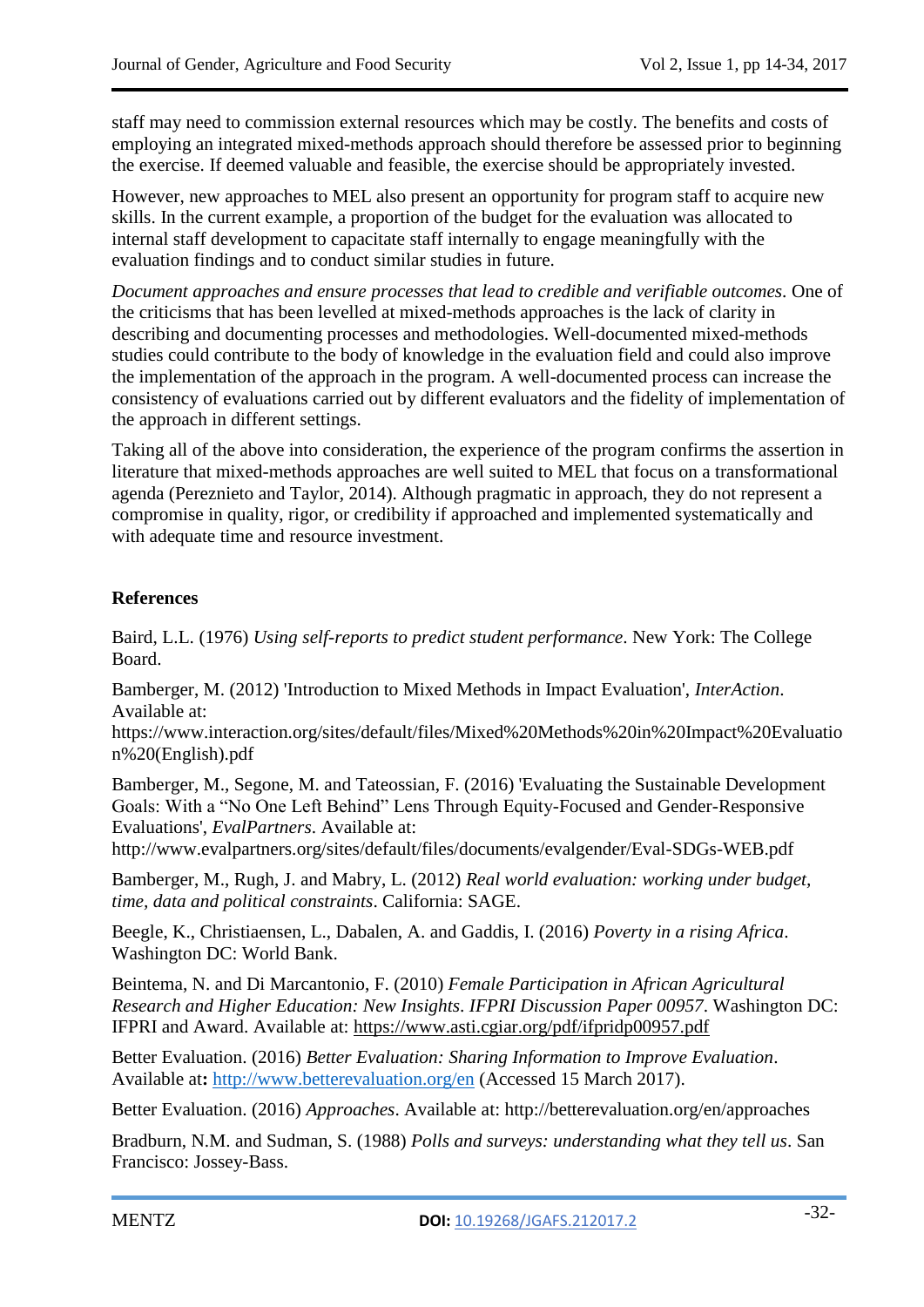Borden, V. and Zak-Owens, J.L. (2001) *Measuring quality: choosing among surveys and other assessment of college quality*. Washington DC: American Council on Education and Florida State University.

Bourguignon, F. and Pereira da Silva, L.A. (eds.) (2003) *The impact of economic policies on poverty and income distribution: evaluation techniques and tools*. Washington DC: World Bank and Oxford University Press.

Bowman K. and Sweetman C. 2014. Introduction to gender, monitoring, evaluation, and Learning. *Gender and Development.* 22 (2) pp 201-212

Cohen, L., Manion, L. and Morrison, K. (2011) *Research methods in education*, 7<sup>th</sup> edition. London: Routledge.

Creswell, J.W. (2013). *Research design: qualitative, quantitative, and mixed methods approaches*. 4<sup>th</sup> edition. California: SAGE.

Glaser, B.G. (1998) *Doing grounded theory: issues and discussions*. California: Sociology Press.

Greene, J.C., Caracelli, V.J. and Graham, W.F. (1989) 'Toward a Conceptual Framework for Mixed-Method Evaluation Designs', *Educational Evaluation and Policy Analysis*, 11(3), pp. 255– 274.

Howard, G.S., Millham, J., Slaten, S. and O"Donnell, L. (1981) "Influences of Subject Response Style Effects on Retrospective Measures", *Applied Psychological Measurement*, 5(1), pp. 89 – 100.

Jobe, J.B. and Mingay, D.J. (1991) "Cognition and Survey Measurement: History and Overview", *Applied Cognitive Psychology*, 5, pp. 175-192.

Klatt, J., and Taylor-Powell. E. (2005). 'Using the retrospective post-then-pre design. Quick tips #27.' Madison: University of Wisconsin-Extension. Retrieved from http://www.uwex.edu/ces/pdande/resources/pdf/Tipsheet27.pdf

Kuh, G.D. (2005) "Putting Student Engagement Results to Use: Lessons from the Field", *Assessment Update*, 17(1), pp. 12–13.

Lamb, T.A. and Tschillard, R. (2005) "Evaluating Learning in Professional Development Workshops: Using the Retrospective Pretest", *Journal of Research in Professional Learning*.

Lam, T.C. and Bengo, P. (2003) "A Comparison of Three Retrospective Self-Reporting Methods of Measuring Change in Instruction Practice", *American Journal of Evaluation*, 24(1), pp. 65-80.

Levin, K., Cashore, B., Bernstein, S. and Auld, G. (2012) 'Overcoming the Tragedy of Super Wicked Problems: Constraining Our Future Selves to Ameliorate Global Climate Change', *Policy Sciences*, 45(2), pp. 123–152.

Lucks, D., Schwndt, T., Ofir, Z., El-Saddik, K. and D'Errico, S. (2016). Counting critically: SDG follow-up and review needs interlinked indicators, monitoring and evaluation. (IIED Briefing papers). Available at: http://pubs.iied.org/pdfs/17363IIED.pdf (Accessed 10 January 2017).

Mentz, M. (2016). AWARD Phase II Monitoring and Evaluation Report.

Mertens, D.M. (2007) 'Transformative Paradigm: Mixed Methods and Social Justice', *Journal of Mixed Methods Research*, 1(3), pp. 212–225.

Miles, M.B., Huberman, A.M. and Saldana, J. (2013) *Qualitative data analysis: a methods sourcebook*. 3rd edition. California: SAGE.